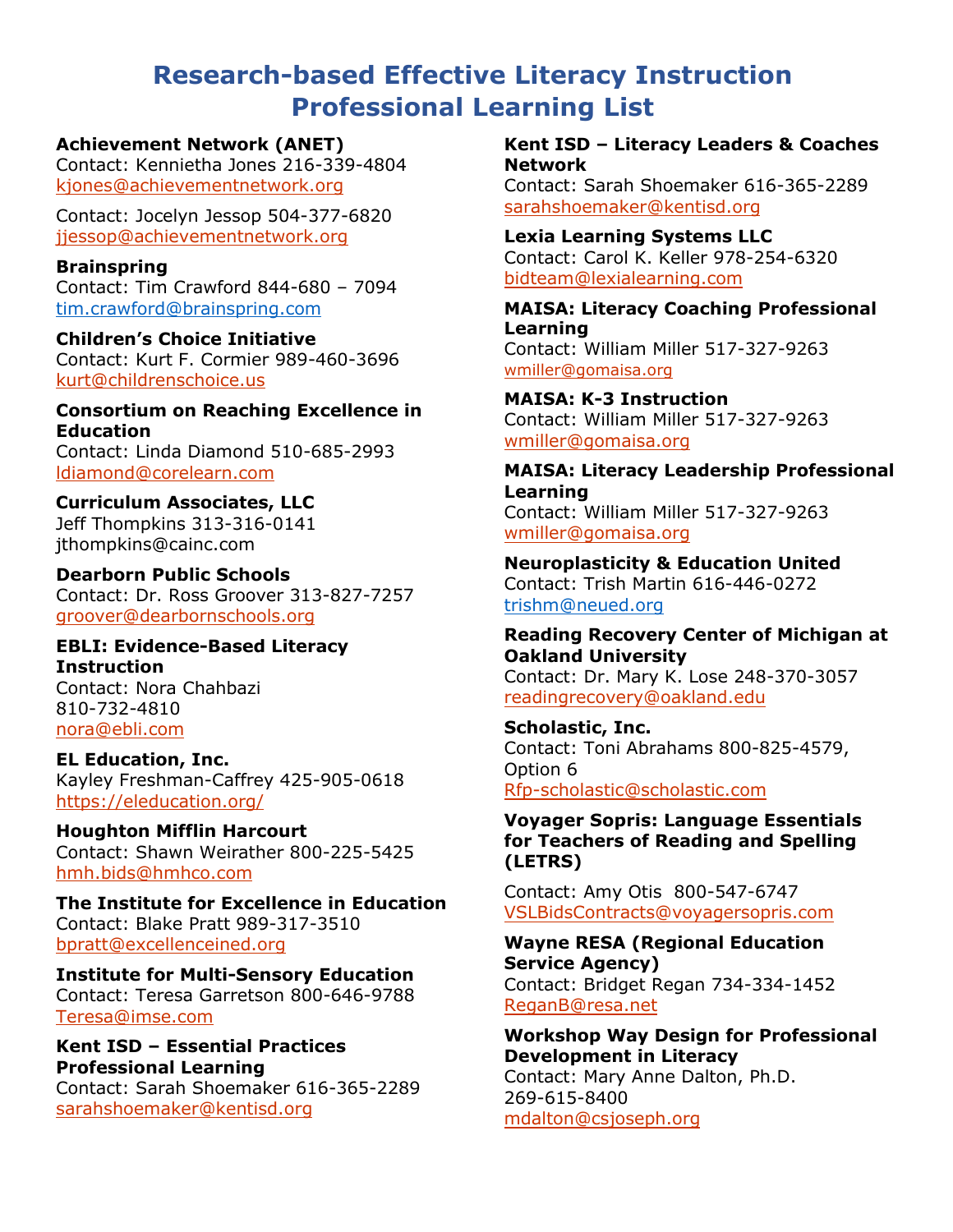

# <span id="page-1-0"></span>**ANet Part II: Narrative**

#### Overview / Summary of Professional Learning

Achievement Network (ANet) is a nonprofit dedicated to educational equity and excellence for all students. ANet firmly believes all students can achieve academic and life success, regardless of circumstance; we also know that an achievement gap persists largely among minority, low-income, and underrepresented student groups. We have identified the need and the opportunity to work with educators around the country to help prepare all students, especially those who need it most, to meet the promise of college and career readiness.

ANet will provide research-based professional learning to support schools and districts in Michigan with high-quality literacy instruction. We will provide two different types of partnership: 1) a school partnership that provides comprehensive professional learning and coaching for the school leadership team, and 2) professional learning series in ELA instruction, planning, and/or leadership. ANet professional learning is aligned to Essential Instructional Practices in Early Literacy: Grades K-3.

ANet has a unique approach to school and system support, which is anchored in our onthe-ground experience and industry-leading expertise on effective literacy instruction.

ANet has extensive, on-the-ground experience providing professional learning in effective literacy and differentiated instruction.

No other organization has as much direct experience providing job-embedded professional learning and coaching. ANet team members are instructional experts in ELA and math, as well as experts in delivering professional learning aligned to research and best practices on adult learning. ANet currently supports nearly 1,000 schools and more than 100 systems nationwide. We record the best practices and lessons learned across our partner schools and districts to continuously improve our professional learning and instructional support.

ANet has the highest-quality professional learning and materials in the country.

StudentAchievementPartnershaspraisedthequalityand standardsalignmentof ANet's instructional materials, professional learning, and our knowledge ofthe standards required to create such content. Further, the Louisiana Department of Education (LDOE) recently classified ANet ELA and math assessments and supporting materials as Tier 1—"Exemplifies quality: Meets all non-negotiable criteria and scored the best possible on all indicators of superior quality." ANet not only has a deep level of expertise of the standards, but can also effectively translate that expertise into professional learning and materials to support educators. ANet's high-quality, standards-aligned professional learning and instructionalmaterialshelpleadersand teachersunderstandthestandardsandusedatatodifferentiate instruction.

ANet will leverage our industry-leading expertise on rigorous standards, data-driven instruction, and professional learning to support schools and districts across Michigan.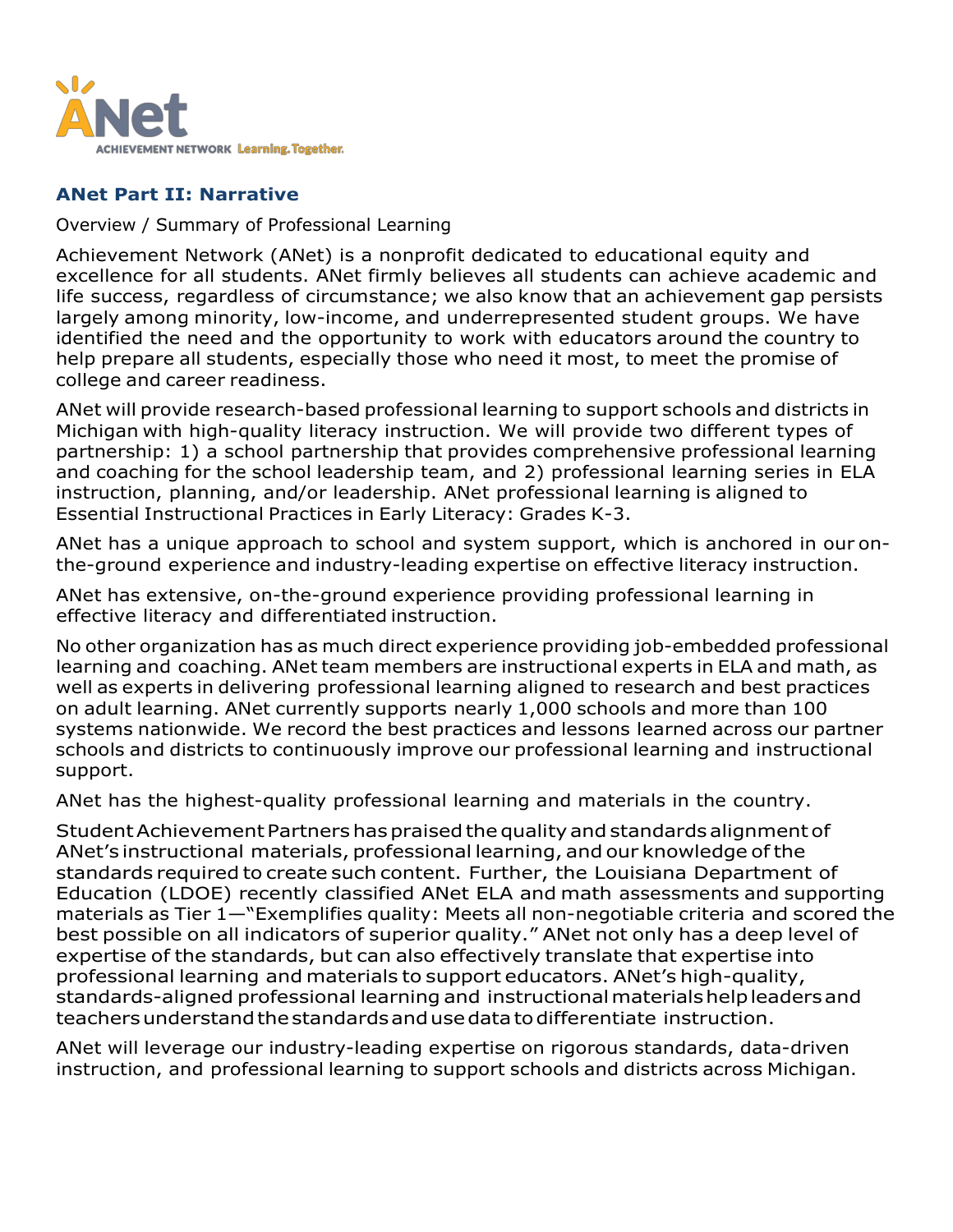#### <span id="page-2-0"></span>**Brainspring Part II: Narrative**

Founded in Metro Detroit in 1991, Brainspring has been providing internationally accredited Phonics First® Orton-Gillingham professional development to teachers for more than 25 years. Throughout Michigan and across the United States, our Phonics First® Orton-Gillingham program has been successfully implemented by general educators, special educators, interventionists, and administrators committed to improving student reading performance. Brainspring maintains long-term partnerships with state departments of education, school districts, and education service cooperatives across the country to make certain teachers have the best training, materials, and resources available to ensure their students learn to read.

In addition to providing professional development to teachers, Brainspring has nine Learning Centers in the Metro Detroit area where we specialize in teaching students with mild to severe reading difficulties, as well as students reading below grade-level, using our Phonics First® program. The progress of our students and the feedback from our tutors have helped shape our Educator Academy and allow us to provide practical, teacher-friendly professional development courses. Indeed, our experience working directly with students allows us to see firsthand the results of our program and its positive impact on student learning.

As detailed below, Brainspring has a strong history of partnering with a wide range of educational entities. From our large scale, statewide initiatives, like our partnership with the Mississippi Department of Education, to local school districts here at home like Detroit Public Schools Community District. We pride ourselves on the delivery of quality and timely professional development services. Our lasting partnerships evidence the inherent value of our program, which is why our education partners remain committed to implementing our methodology with their students year after year. Brainspring's proven track record makes us the most qualified company to deliver professional development services to state departments, districts and schools alike.

Furthermore, teachers overwhelmingly report that Brainspring's Orton-Gillingham professional development has an immediate, noteworthy impact on student learning. A survey of nearly 350 teachers trained by Brainspring between January 2018 and January 2019 was conducted and ninety eight percent of respondents agreed they have seen improvements in student learning. They further, went on to say it was a result of implementing Phonics First® and that their students are more engaged in phonics instruction since implementing Brainspring's program.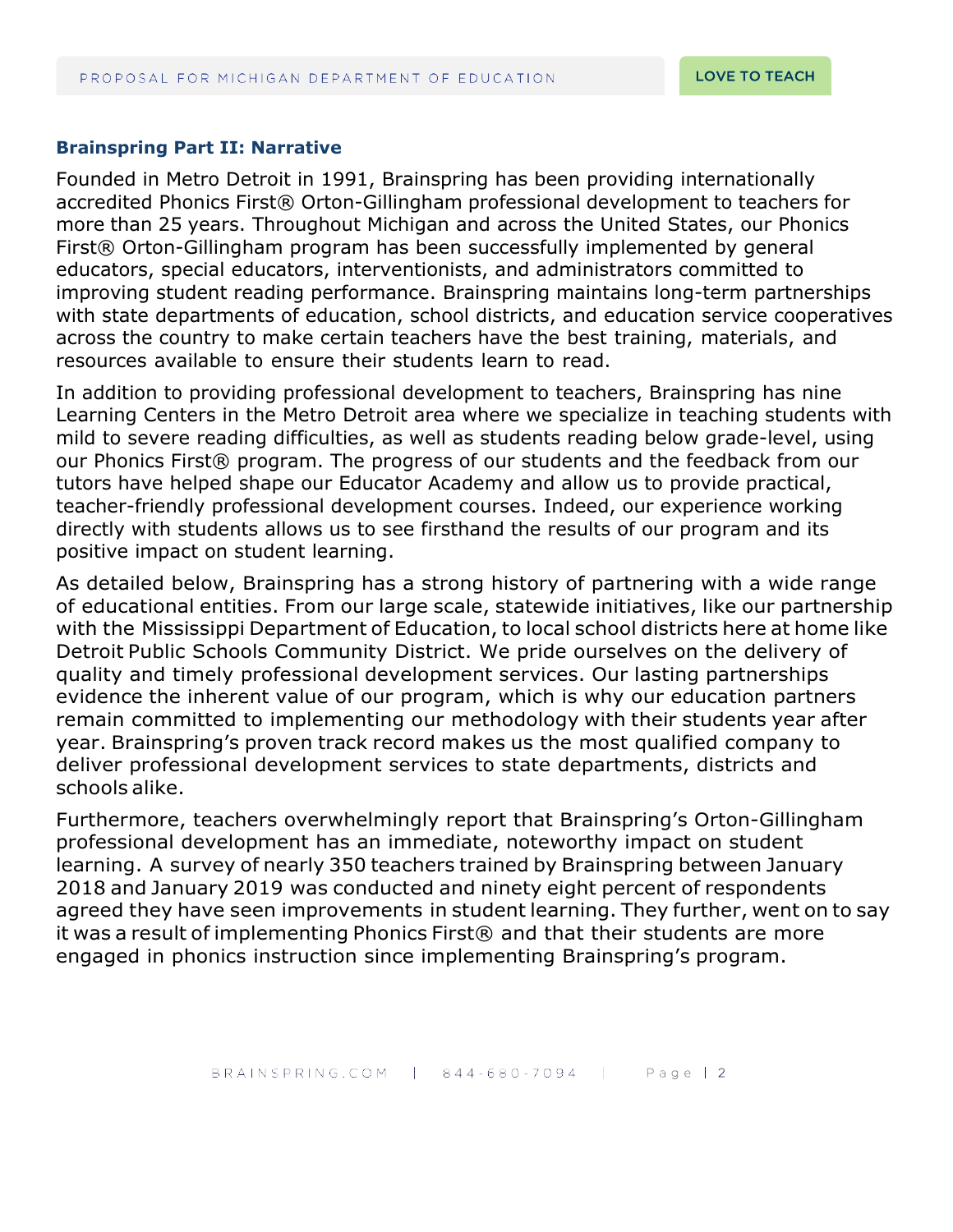# **Children'sChoice Initiative**

#### **Narrative, Overview/ Summary - Researched-Based Effective Literacy Instruction**

<span id="page-3-0"></span>The number of students struggling with reading is ever-increasing, and teachers need more in-depth, on-going professional development to aid instruction in the classroom. It is estimated that 1 in every 5 students struggles with Dyslexia and will have problems learning to read in the traditional school setting. Studies show that multisensory, structured, sequential language instruction is essential for students with Dyslexia and is very beneficial for all students in the understanding of language in its written and spoken forms. Children's Choice Initiative instructs K-5 teachers in a multisensory, structured, sequential language program that can be used in classroom settings, small group settings, intervention rooms, and special education rooms. This allows the students to have a common instructional base for learning throughout their elementary years.

Children' s Choice Initiative has taken the scientifically-based, proven methods of multi-sensory, structured, and systematic language instruction, traditionally administered in a one on one setting, and assimilated them into a whole classroom setting. Our main objective is to train teachers in multisensory, structured, sequential language instruction. We are in our second consecutive year with Clio Public Schools, where we have trained 35 teachers, and we have seen significant gains in reading ability with large groups of students. We are currently expanding this pilot to a larger scale including multiple school s of a diverse nature. Through this training, teachers are gaining a greater understanding of how the brain processes language instruction and how English functions in regular and predictable patterns. Through this increased understanding, trained teachers have increased their ability to target their instruction to better build reading and comprehension skills.

While teachers are instructed in these evidence-based language interventions, students at each grade level are screened with a variety of curriculum-based measures and standardized assessments. This allows for baseline indicators of their phonological processing, decoding and comprehension skills.

As participants incorporate this training into their class instruction, they can effectively meet the various needs in the Multi-Tiered System of Support of their respective schools, which benefit all students through a means of differentiated instruction. As a Tier 1 support, classroom teachers implement whole classroom strategies in structured language as well as the morphology instruction of Greek and Latin roots to improve the decoding and comprehension skills of all students. As a Tier 2 option, literacy coaches and paraprofessionals implement strategies of structured language with small groups. These groups include students who have been identified as struggling readers and address more specific needs of smaller groups of students. Tier 3 options provide proven, intense intervention for students who require greater individual attention. The entire scope of the Children' s Choice Initiative Training Program is designed to be implemented and integrated into the current reading program within each individual school.

Each participant of the program receives a full set of materials needed for the implementation of the program. This incl udes printed materials for the classroom, small group, and individual use as well as access to a database of materials online.

At CCI, we are working to build greater cohesion amongst teachers to systematically enhance reading instruction in grades K-3 and enable Michigan to become a Top 10 education state in 10 years. Based on the life-changing results that we have achieved at our Children' s Dyslexia Centers, and in Clio Public Schools, we believe this is a reality fully within our grasp. The sole purpose of the Children' s Choice Initiative is to train teacher s in public schools to teach multi-sensory, structured, sequential language. It is to " Unlock Children's Unlimited Potential Through Reading."

Children's Choice Initiative 1 | P a g e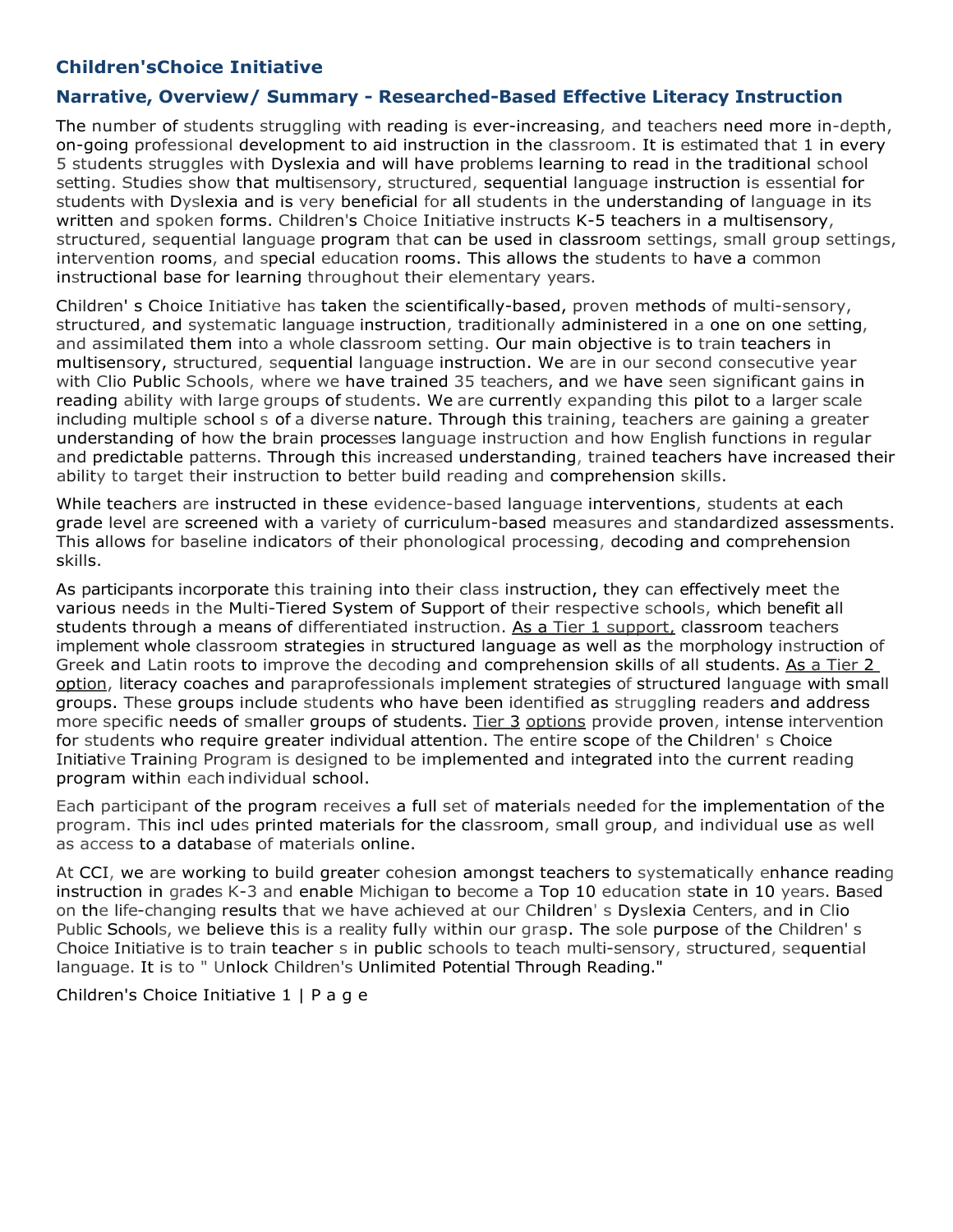#### <span id="page-4-0"></span>**Michigan DOE Request for Information: Research**‐**based Effective Literacy Instruction Professional Learning List. School Year 2019**‐**2020**

Part II: Narrative (page 2) Elementary Reading Academy and Job‐Embedded Follow‐up

Consortium on Reaching Excellence in Education, CORE, has been providing research‐based effective literacy professional learning for over 26 years. Our work has focused on scientifically‐ based literacy practices. Our professional books, *Teaching Reading Sourcebook* and *Assessing Reading: Multiple Measures (Rated highly by NCTQ),* are used at universities throughout the country. Our **Elementary Reading Academy and Job**‐**embedded Follow**‐**up** focus on explicit, systematic instructional practices in the following:

- print concepts, letter recognition, letter‐sounds
- all levels of phonemic awareness, including advanced phoneme manipulation tasks (addition, deletion and substitution)
- explicit and systematic phonics instruction (decoding and encoding)
- multisyllabic word instruction,
- vocabulary development (specific word instruction and word‐learning instruction, inclusive of morphology)
- fluency assessment and development (accuracy, automaticity and prosody)
- comprehension skills and strategies for literary and information text
- Selection and implementation of materials and assessments

Throughout our professional learning we provide instructional models, connect the instruction to vetted curriculum schools already have and demonstrate the assessments necessary to screen students and identify students at risk of reading difficulty and/or dyslexia and plan for interventions. If schools have not selected effective materials, we assist them to identify and implement materials to ensure fidelity of use. Similarly, we guide schools to identify and select appropriate assessments for screening and progress monitoring, including Curriculum‐Based Measures and dyslexia screening and evaluation.

Our work has led to significant improvement in and greater educator effectiveness in districts throughout the country. The results are at [https://www.corelearn.com/success](http://www.corelearn.com/success)‐ stories/. Each day of the **Academ**y, coupled with the **Job**‐**Embedded Follow**‐**up** and coaching, covers the content identified in the *Essential Instructional Practices in Early Literacy, K*‐*3.* In addition, our professional learning includes brain research, linguistics and dyslexia information and Structured Literacy Practices. The first sessions focus on print concepts, letter recognition and linguistics; subsequent sessions focus on phonological and phonemic awareness (sorting, blending, segmenting, manipulating tasks through multiple levels); explicit letter-sound instruction (phoneme‐grapheme mapping) and phonics instruction, demonstrating blending techniques in a systematic manner with application to decodable text; instruction in irregular words; multisyllabic word instruction including morphemic analysis; all aspects of fluency; explicit vocabulary development methods including specific word instruction, the importance of multiple exposure, word families and word‐learning techniques (affixes, suffixes, roots and the appropriate use of context clues); comprehension strategies and skills and application to different text types and genres; how to use, administer and analyze assessments.

CORE agrees to work with an MDE approved SCECH coordinator to offer SCECHs. We do this regularly for all clients.

Consortium on Reaching Excellence in Education (CORE) 2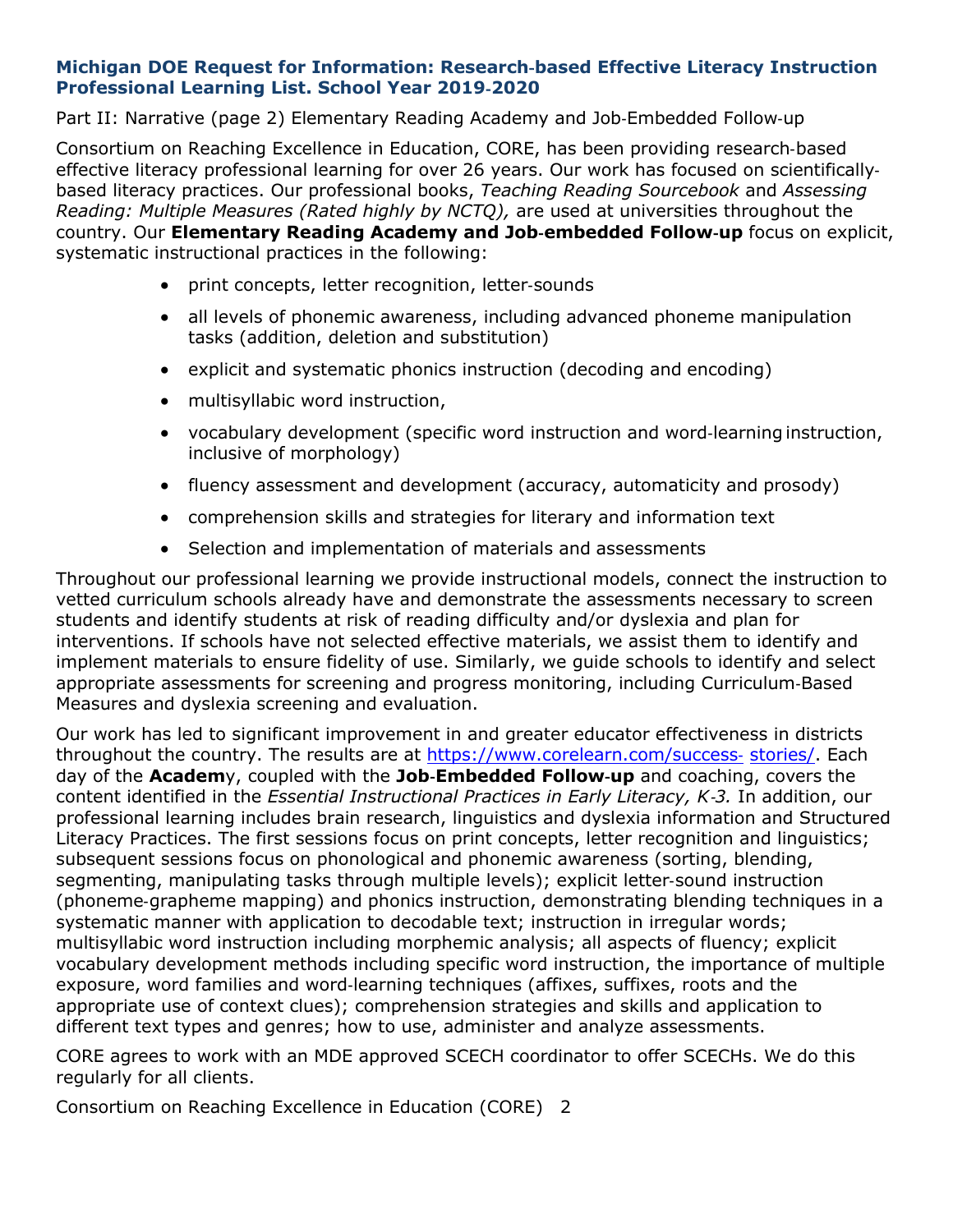#### **Michigan DOE Request for Information: Research**‐**based Effective Literacy Instruction Professional Learning List. School Year 2019**‐**2020**

Part II: Narrative (page 2) for Online Elementary Reading Academy and Job-Embedded Follow-Up

CORE has been providing research‐based effective literacy professional learning for over 26 years. Our professional books, *Teaching Reading Sourcebook* and *Assessing Reading: Multiple Measures* (rated highly by NCTQ*),* are used at universities throughout the country. Our **Online Elementary Reading Academy (OERA)** and **Job**‐**embedded Follow up Support** focus on explicit, systematic instructional practices the include the following:

- print concepts, letter recognition, letter‐sounds
- all levels of phonemic awareness, including advanced phoneme manipulation tasks (addition, deletion and substitution)
- explicit and systematic phonics instruction (decoding and encoding)
- multisyllabic word instruction,
- vocabulary development (specific word instruction and word‐learning instruction, inclusive of morphology)
- fluency assessment and development (accuracy, automaticity and prosody)
- comprehension skills and strategies for literary and information text
- Selection of materials and assessments

Throughout our professional learning we provide instructional models, connect the instruction to vetted curriculum schools already have and demonstrate the assessments necessary to screen students and identify students at risk of reading difficulty and/or dyslexia and plan for interventions. If schools have not selected effective materials, we assist them to identify and implement materials to ensure fidelity of use. Similarly, we guide schools to identify and select appropriate assessments for screening and progress monitoring, including Curriculum‐Based Measures and dyslexia screening and evaluation.

Our work has led to significant improvement in and greater educator effectiveness in districts throughout the country. The results are at [https://www.corelearn.com/success](http://www.corelearn.com/success)- stories/. Each session of our **Online Elementary Reading Academy**, coupled with the **follow**‐**up job**‐ **embedded support and coaching**, covers the content identified in the *Essential Instructional Practices in Early Literacy, K*‐*3.* In addition, our professional learning includes brain research, linguistics, background on dyslexia, and Structured Literacy Practices. The first sessions focus on print concepts, letter recognition and linguistics; subsequent sessions focus on phonological and phonemic awareness (sorting, blending, segmenting, manipulating tasks through multiple levels); explicit letter‐sound instruction (phoneme‐grapheme mapping) and phonics instruction; demonstrating blending techniques in a systematic manner with application to decodable text; instruction in irregular words; multisyllabic word instruction including morphemic analysis; all aspects of fluency; explicit vocabulary development methods including specific word instruction, the importance of multiple exposure, word families and word‐learning techniques (affixes, suffixes, roots and the appropriate use of context clues); comprehension strategies and skills and application to different text types and genres; how to use, administer and analyze assessments.

CORE agrees to work with an MDE approved SCECH coordinator to offer SCECHs. We do this regularly for all clients.

Consortium on Reaching Excellence in Education, Inc. (CORE) 2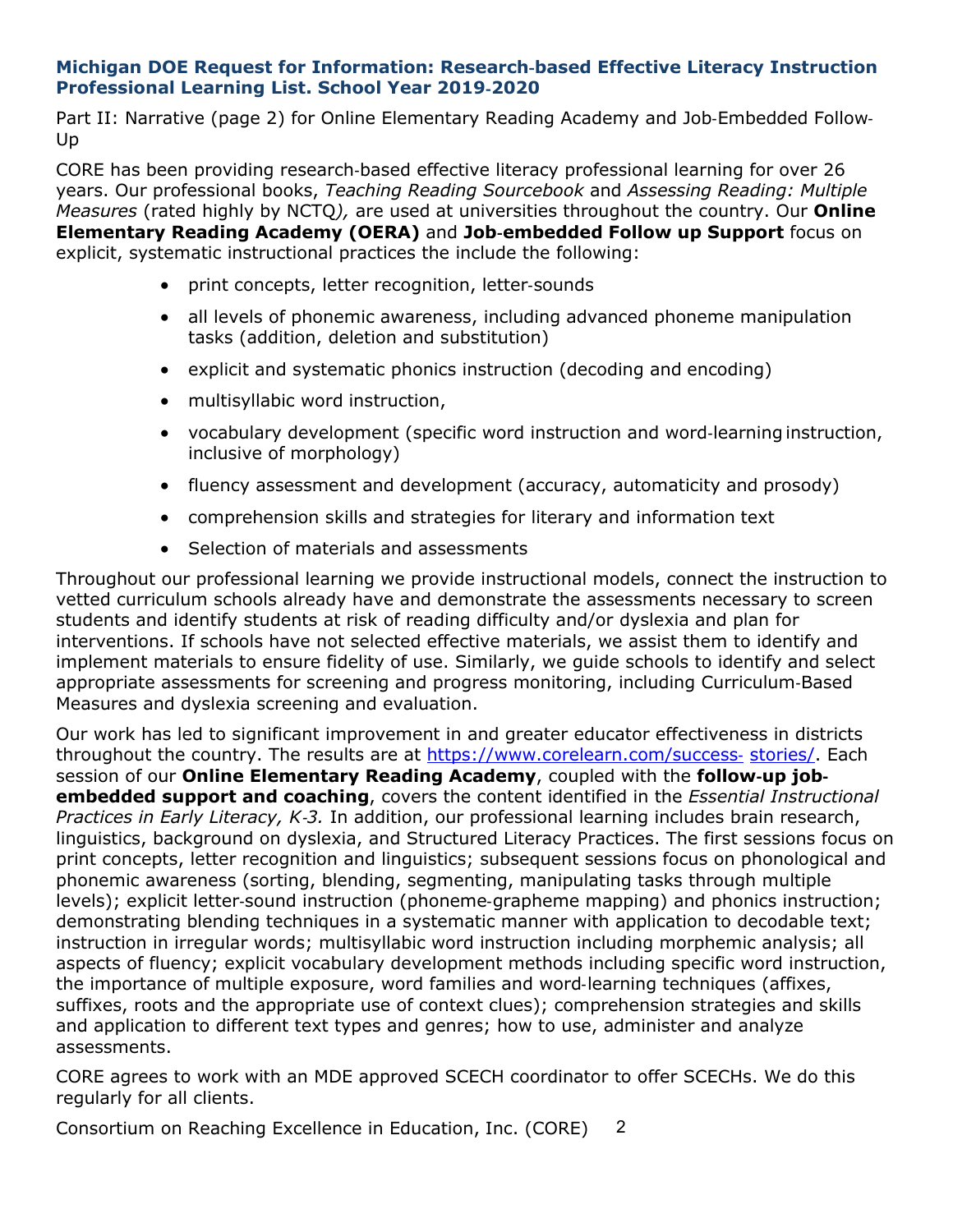<span id="page-6-0"></span>Brief 1-page overview/summary describing how the professional learning meets the outlined criteria. This will be posted online as part of the list.

Curriculum Associates' professional learning sessions will help Michigan educators in the classroom who are using *i-Ready® Assessment* for reading to measure students' literacy to successfully implement the program. Sessions at each phase—**New**, **Practicing**, and **Advanced**—are specifically designed to address the varying needs of educators, whether they are just getting started or having been using *i-Ready* for multiple years. We also offer a series of shorter learning modules that augment our standard sessions and address specific instructional topics. Our Implementation Support Services team will work with each Michigan district to determine the appropriate professional development sessions to meet the needs of educators.

Our professional development sessions give teachers the tools they need to understand children's development of the elements critical to literacy, including phonemic awareness, phonics, vocabulary, fluency, and comprehension. Participants learn how to use *i-Ready's* research-based assessments to understand students' learning needs and *i-Ready's* data to differentiate instruction. They also learn how to select intervention and supplemental resources that will support their students' needs. Those resources include *Tools for Instruction*, *i-Ready Personalized Learning*, *Ready® Reading*, *Ready Writing*, the *Ready Teacher Toolbox*, and *Phonics for Reading®1*. Educators learn how to incorporate those resources to supplement instruction or as interventions to ensure that student are progressing toward an on-grade performance level in literacy.

Our sessions go beyond product training to show how our programs support effective instruction to ensure all learners thrive. From onsite district courses to tailored support, our professional development is active, personalized, and research-based. Participants interact with the programs and use their own students' data during the sessions. Our experienced and expert Professional Development Specialists have the knowledge and flexibility to select and adjust content, in consultation with district and school leaders, to ensure the most relevant outcomes and identified needs are met. For more information, please visit <https://www.curriculumassociates.com/products/professional-development>

In our sessions, educators of all experience levels learn carefully developed practices that help them optimize the use of our programs. Based on insights from ongoing research, we scaffold knowledge and infuse proven instructional practices to drive student growth.

<sup>1</sup> All supplemental programs and resources listed, other than *Tools for Instruction*, which is included with *i-Ready Assessment*, are available for an additional fee.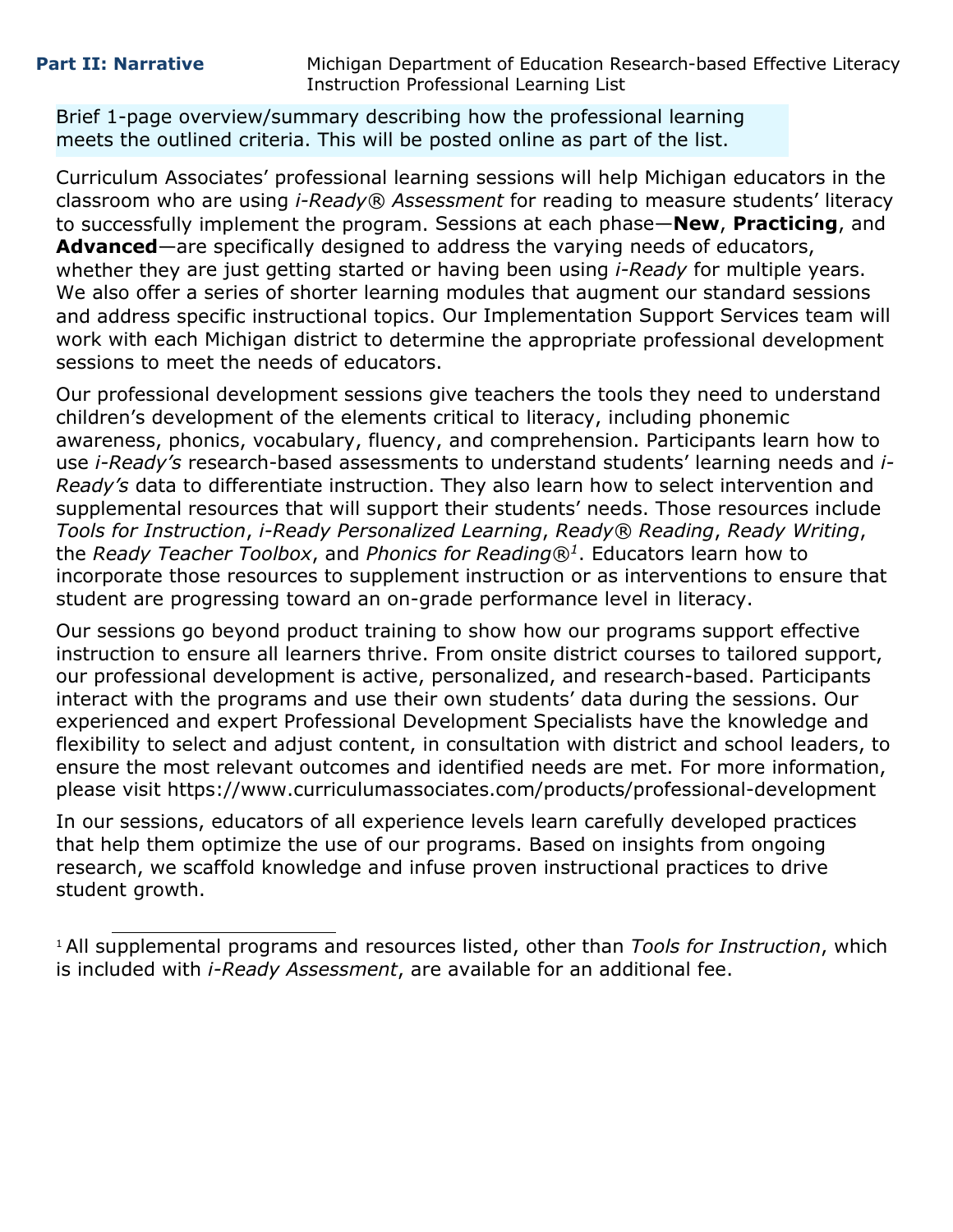# <span id="page-7-0"></span>**Dearborn Part II: Narrative**

The Dearborn Teacher Reading Academy (DTRA) is a 36-hour blended learning course for K-3 teachers and elementary administrators which incorporates the five reading components with the Essential Instructional Practices in Early Literacy developed and approved for all Michigan classrooms. Educators are enrolled in cohort groups to facilitate participant engagement and dialogue. Every cohort includes an observation of 90 minute block of literacy instruction in a model K-3 classroom with a debriefing opportunity with the hosting classroom teacher.

There are 18 two-hour modules that cover the following topics:

- Overview of Comprehensive Instructional Literacy Framework
- Assessment \*
- Listening Comprehension & Read Alouds
- Oral Language Development (Speaking & Listening)
- Print Concepts \*
- Phonological/Phonemic Awareness
- Phonics & Letter-Sound Relationships
- Fluency \*
- Vocabulary
- Running Records Administration & Scoring \*
- Running Records Analysis
- Comprehension: Literature
- Comprehension: Informational Text
- Whole Group Instruction\*
- Small Group and Individual Instruction
- Classroom Observation
- Progress Monitoring\*
- Instructional Planning & Putting It All Together

Twelve of the module topics are presented in a traditional inservice (face-to-face) format and six (starred in the list above) are self-paced and completed on-line. All modules include opportunities for engagement with content and discussion with cohort peers and facilitators.

Dearborn Public Schools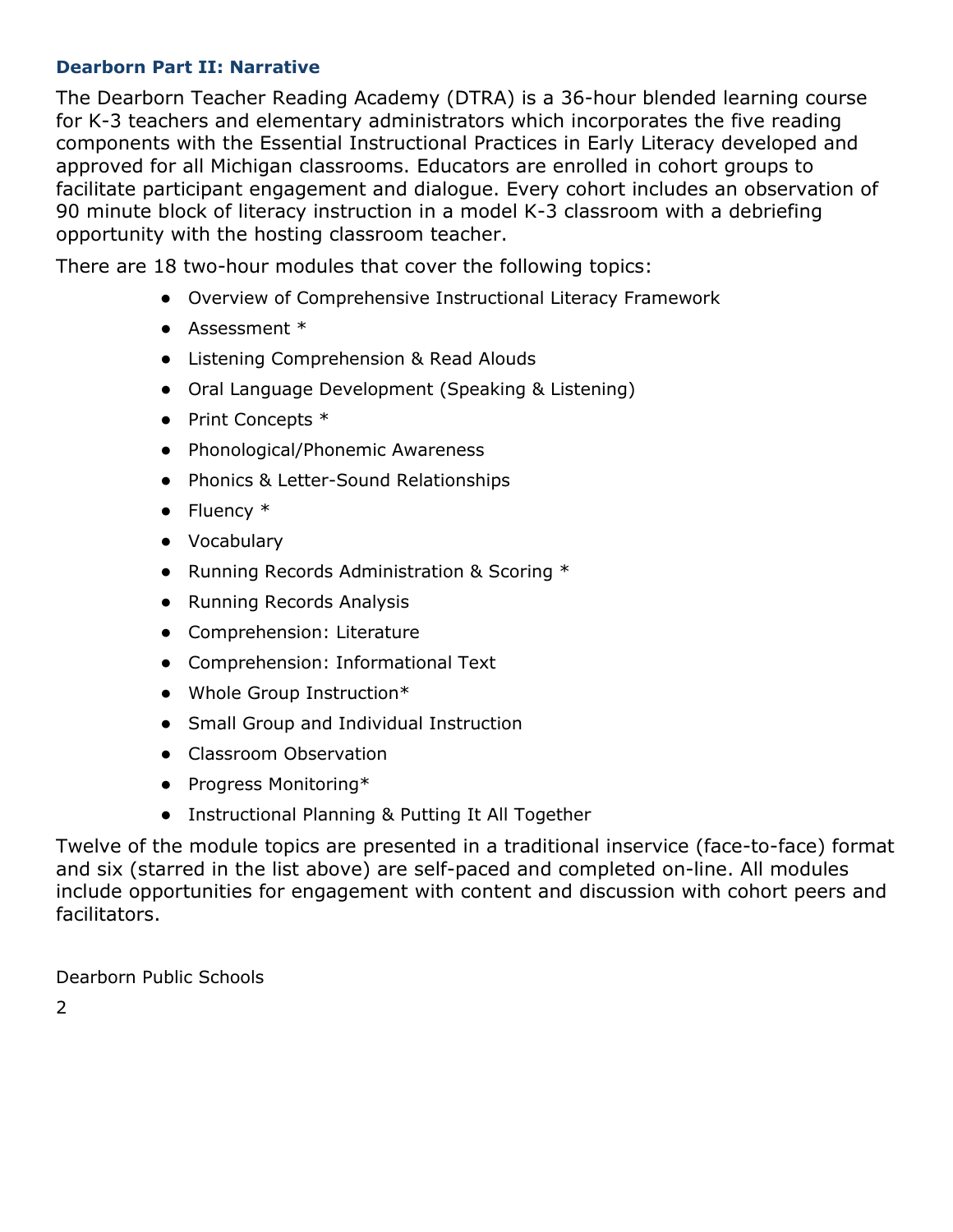



# <span id="page-8-0"></span>**What is EBLI?**

Evidence-Based Literacy Instruction (EBLI) is an effective, efficient, systematic, research-based, revolutionary system of literacy instruction.

Since 2003, it has been taught to thousands of educators throughout Michigan and across the country.

EBLI is delivered online or in-person with interactive training, coaching, and support for classroom teachers and remediation educators of all grade levels. EBLI aligns with the [Common Core Standards](https://eblireads.com/common-core-alignment/) and [Grades K-3 Essential Instructional Practices in Early](https://eblireads.com/literacy-essentials-k-3/)  [Literacy.](https://eblireads.com/literacy-essentials-k-3/)

EBLI provides educators with a bridge from research-based theory to practice with students in their classroom. The EBLI training and follow- up support consists of theory, instruction, modeling, practice opportunities, lesson plans, support materials, coaching, and online support. The [3 EBLI](https://eblireads.com/apps/) [Apps](https://eblireads.com/apps/) are available for supplemental student instruction. Explicit and applied instruction in the 5 Essential Components of Reading as well as spelling, writing, and handwriting are included in training and lessons.

Initial EBLI lessons contain a strong focus on systematic, sequential instruction in decoding (Phonemic Awareness and Phonics) as well as accuracy in reading and writing. The skills and the information taught are then immediately applied through reading and writing.

EBLI lessons are explicitly taught whole class, small group, or 1:1.

EBLI strategies dovetail with any reading or writing program. Once students learn the EBLI system, it is easily applied across the curriculum.

Dramatic, atypical student gains are experienced on assessments that require reading such as M-Step, DIBELS, DRA, and MAPS/NWEA. In [this short video,](https://www.youtube.com/watch?v=lHNj2KW1tn8) administrators, educators, and students of all ages talk about how they enjoy teaching/learning EBLI and their astonishment at how well and quickly it works. Administrators also talk about their experience with EBLI.

 $\overline{\phantom{a}}$ 

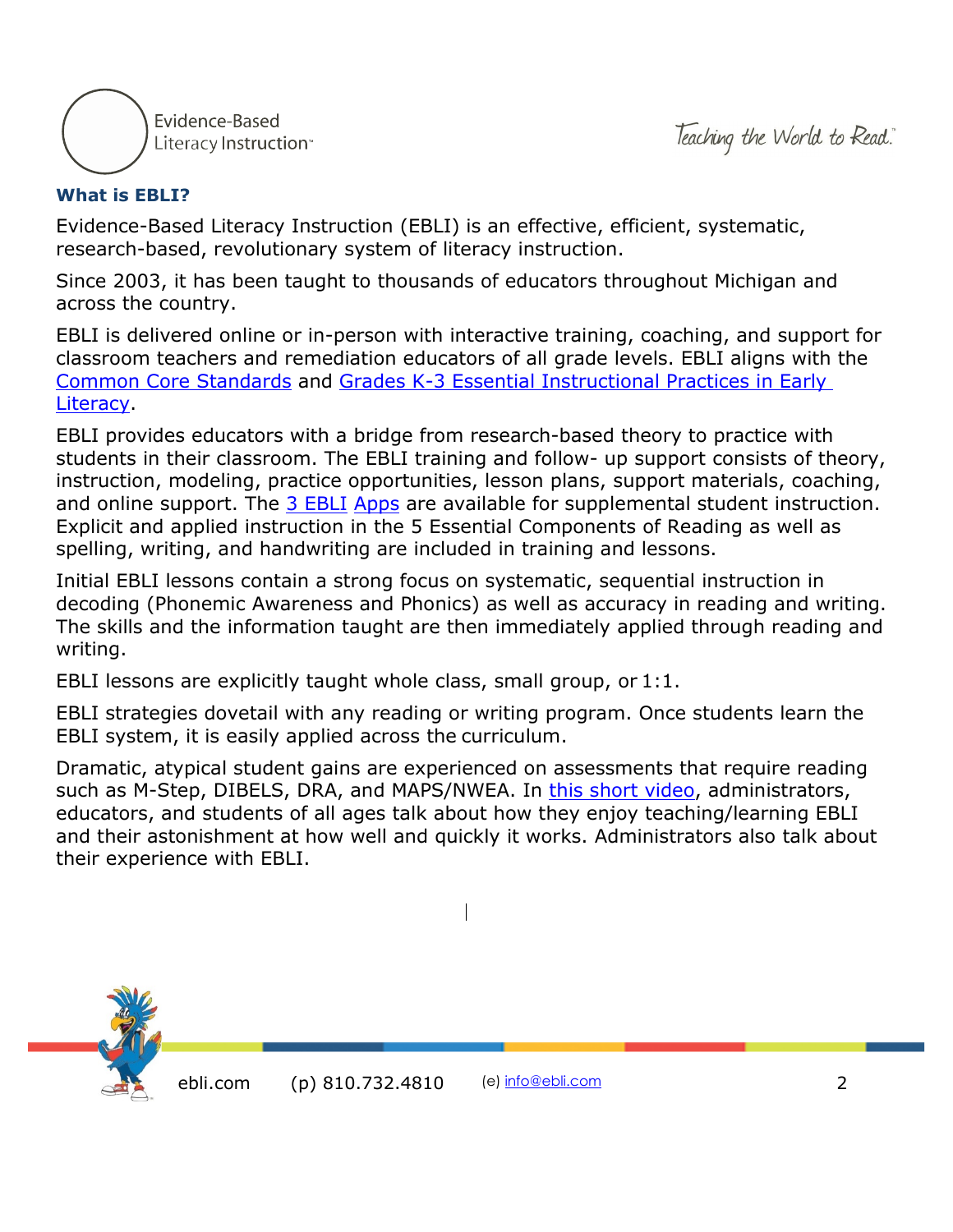#### <span id="page-9-0"></span>**Part II: Narrative**

EL Education offers differentiated partnership models to meet the needs of schools and districts throughout the country. We partner with educators at all levels of a school or system, working collaboratively with leaders to assess needs and develop a customized strategic plan. All of our partnerships include progress monitoring with leadership teams to ensure implementation aligns to best practices and the integrity of the EL Education curriculum. Our comprehensive K-8 Language Arts curriculum and suite of professional services combine institutes, coaching, and instructional resources to elevate professional practice and drive new levels of student achievement. Expert professional development and literacy specialists work side-by-side with teachers in co-planning, in-classroom feedback, and support to ensure critical practices become routines at the classroom level. Adult learning is active and engaging, modeling the same instructional practices that teachers of the EL Education curriculum will use with their students. Our professional learning is research-based, practice-oriented and grounded in over 25 years of experience with educators nationwide. We have a robust set of past and current partnerships at the state and district levels, that includes, but is not limited to: New York State Education Department, Louisiana State Education Department, Shelby County (Memphis, TN), Wake County (NC), Charlotte-Mecklenburg (NC) and Detroit Public Schools Community District.

Part of our professional development provides guidance for those who are planning to implement the EL Education Reading Foundations Skills Block curriculum, which uses a structured phonics approach. Structured phonics programs are highly effective in teaching the foundational skills (specifically phonemic awareness, phonological awareness, and fluency) necessary for reading comprehension (National Institutes of Health, n.d.). In fact, the research is so strong and so consistent that the IES (Institute for Educational Science, the research wing of the US Department of Education) has determined there is no further need to review what the evidence shows about the effectiveness of structured phonics programs.

EL Education grounds professional learning in the research and principles behind the Skills Block and specific ways the Skills Block meets all students' needs through differentiated and targeted instruction. Teachers and other leaders learn how to use benchmark assessments to determine each student's strengths and areas of growth in order to differentiate instruction and meet students where they are. EL Education uses research by Dr. Linnea Ehri to help teachers determine progress on students' encoding and decoding. Dr. Linnea Ehri is one of the nation's foremost experts on how the brain maps sounds and letters.

EL Education developed the curriculum from the ground up for students that require various types of differentiation, including English Language Learners (ELLs) and students with disabilities. To this end, EL Education used the Universal Design for Learning (UDL) framework to ensure that all materials and supports are accessible for all types of learners. English Language Learner needs are specifically targeted through supports that aid students in understanding and using complex language structures present in academic discourse.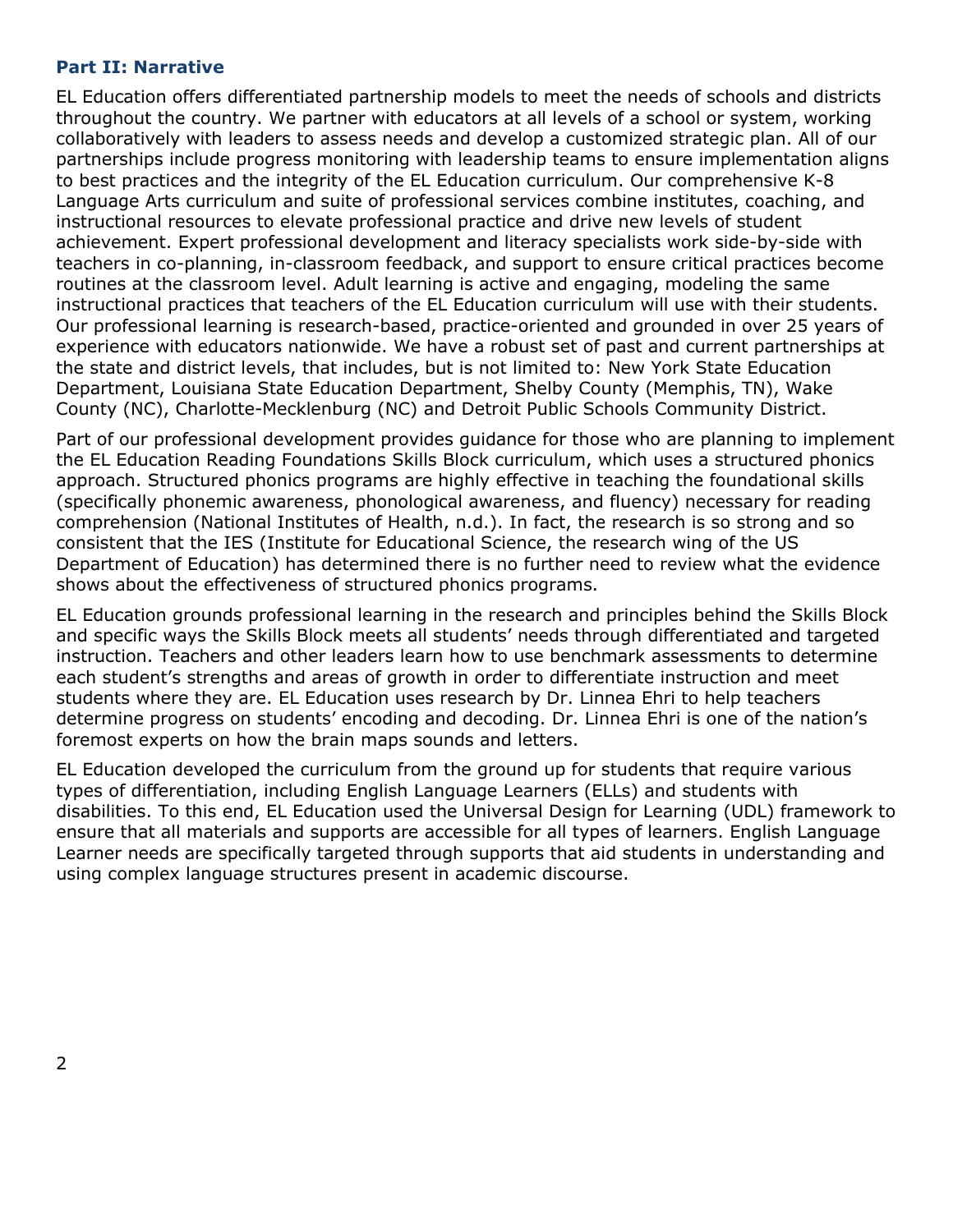# <span id="page-10-0"></span>**Michigan Department of Education**

# **Research-Based Effective Literacy Instruction Professional Learning List**

#### **Part II: Narrative**

In response to the Michigan Department of Education (MDE) Request for Information to create a *Research-based Effective Literacy Instruction Professional Learning List*, Houghton Mifflin Harcourt (HMH) is pleased to present the professional services of its specialized literacy provider, Literacy Solutions.

At HMH, our focus is on forming collaborative partnerships with literacy leaders to boost student achievement. We provide Grades K-3 teachers with the research-based effective practices necessary for literacy development in young children. This development not only includes reading, but also an understanding of phonemic awareness, phonics, fluency, vocabulary, and comprehension; appropriate use of assessments and differentiated instruction; selection of appropriate instructional materials; and an application of research- based instructional practices.

HMH's Literacy Solutions focuses on the Michigan developed Essential Instructional Practices in Early Literacy: Grades K-3, and aligns to the MDE Coaching Model and Essential Coaching Practices for Elementary Literacy. We will partner with schools and district to help them carry out Michigan's commitment growing these practices in every classroom, every day, to support the literacy development of every child. HMH offerings include a research-based continuum and highly integrated professional learning services that provide both novice and seasoned educators with proven best practices, which ultimately improve student reading skills. In addition, our coaching methodology uses best practices for adult learning and learning in large groups, small groups, and with individual teachers. These methods of professional learning are important to improving teacher efficacy and effectiveness.

Research spanning the past several decades repeatedly shows that teachers who engage in professional learning increase their students' achievement significantly. For decades, HMH's professional learning has resulted in changes in teacher practices and improvements in student learning outcomes. Set forth in *Parts III and V* is the research upon which we base our student-centered professional learning. HMH began serving the educational needs of students, teachers, and schools in 1882 and today, we are among the world's largest providers of PreK–12 education solutions. Our challenge and passion combine cutting-edge research, editorial excellence, technological innovation, and professional development services to improve teaching and learning environments and solve complex educational challenges.



 $2 - 1$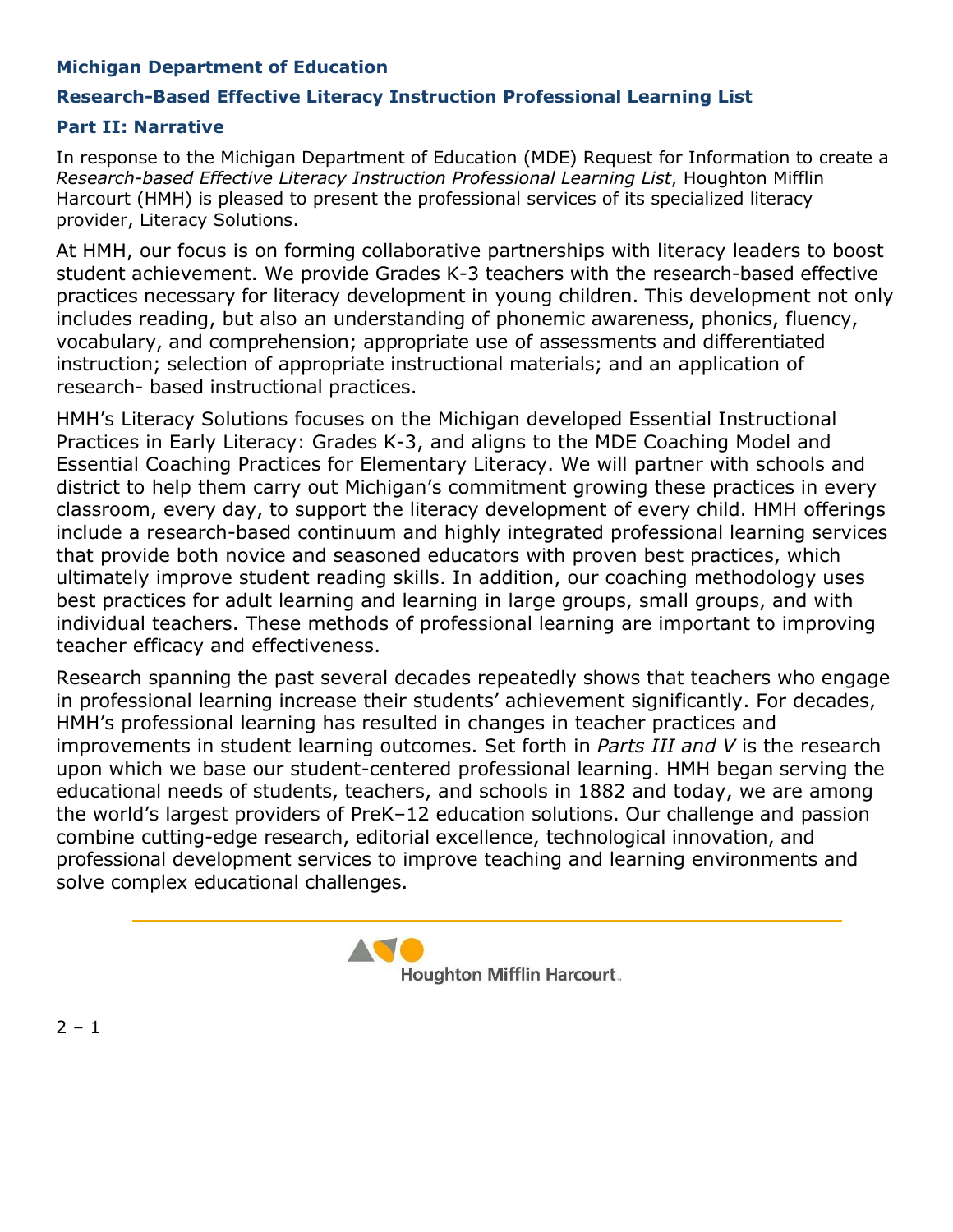#### <span id="page-11-0"></span>**Part 2: Narrative –**

The Focused Instructional Model (FIM) is a research-based instructional method developed by the Institute for Excellence in Education (IEE). FIM transforms classroom instruction and drives increased student achievement. This systematic process provides an opportunity for teachers to scaffold student learning and encourages the growth of literacy skills from an early age. Teachers use the process to monitor their students' mastery of foundational skills in reading, writing, and listening and use the incoming data to provide interventions as appropriate. It is an integrative, holistic approach to teaching built upon instructional best practices.

*FIM Early Literacy* supports students in developing a deep understanding of critical reading components. Research has shown that nearly 37% of children arrive at kindergarten without the skills necessary for lifetime learning (Landry, 2005) and there is almost a 90% probability that a child will remain a poor reader at the end of fourth grade if the child is a poor reader at the end of first grade (Boyer, 1991).

*FIM Early Literacy* focuses around: 1) Common Core State Standards (CCSS) reading and writing foundational skills, 2) Close and critical reading skills, 3) speaking and listening skills, and 4) responding to text dependent questions. The goal of *FIM Early Literacy* is to bridge the gap of reading deficiencies so students are on track and on target for reading proficiency by 3rd grade. This is accomplished through repetitive exposure to grade level content while providing the teacher with formative data to support in-class intervention.

Throughout a typical week, students are exposed to reading and writing foundational skills in a systematic manner. Students' mastery of the content is monitored on a regular basis and intervention is provided when appropriate. In addition, close and critical reading skills are being developed at an early age through intentional scaffolding of instruction along with targeted support during a weekly shared reading routine around grade level informational text and exposure to text-dependent questions.

*FIM Early Literacy* meets the criteria of the MDE RFI through developing skills in the areas of phonemic awareness, phonics, vocabulary, fluency, and comprehension skills. It includes regular assessments so teachers can examine the incoming data and differentiate as necessary. IEE has a history of providing high quality professional development and literacy coaching. FIM Early Literacy aligns nicely with the MDE Essential Instructional Practices and it includes targeted evaluation plans to ensure the system is being carried out with fidelity.

The Institute for Excellence in Education 2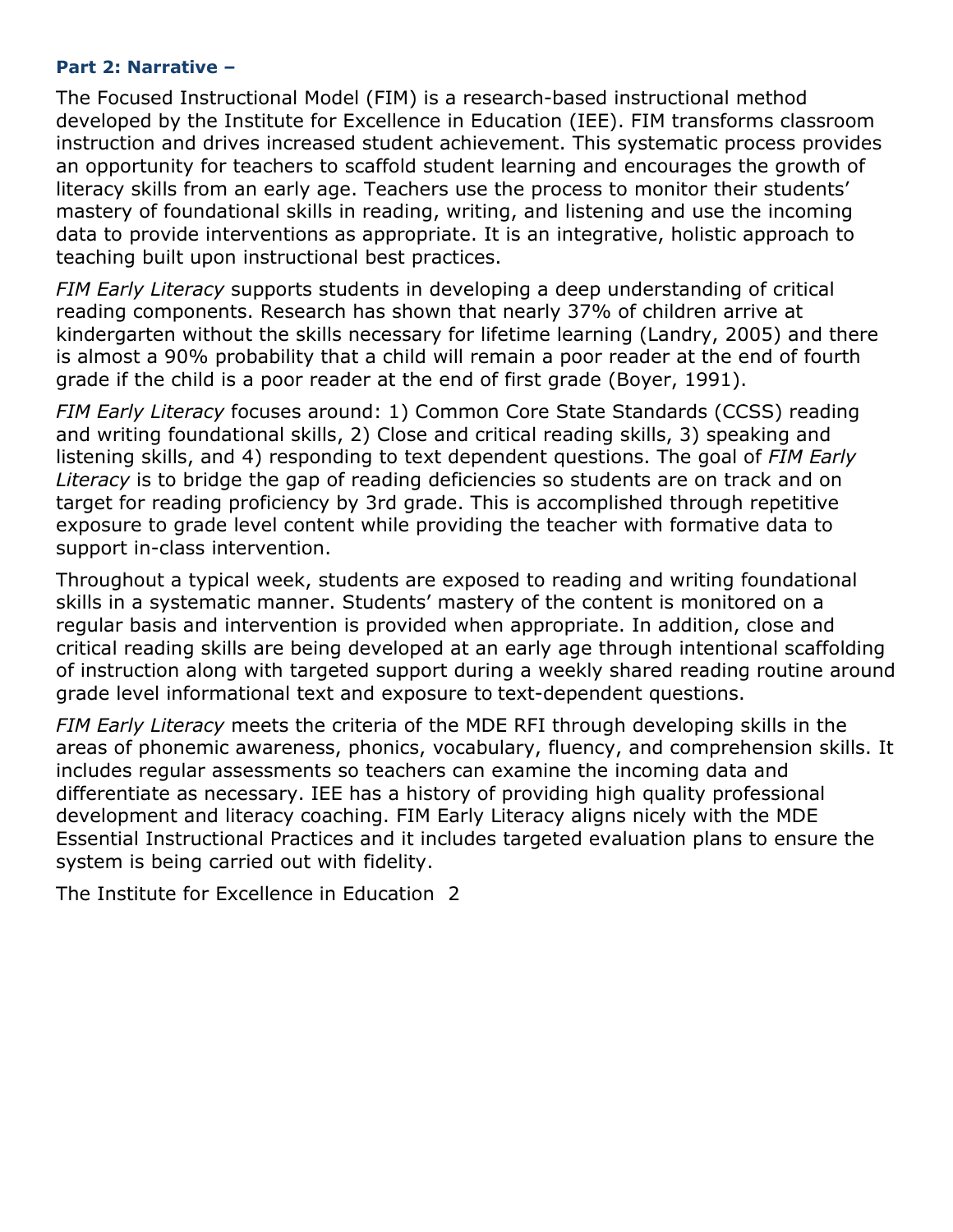

#### <span id="page-12-0"></span>**Part II: Narrative**

The Institute for Multi-Sensory Education (IMSE) is a leader in early reading professional development for educational professionals. Founded in 1996 and headquartered in Southfield, Michigan, IMSE has trained more than 250,000 teachers in more than 5,000 school districts in 46 states throughout the United States. As the pioneer of delivering face-to-face Orton-Gillingham (OG) curriculum and training to general education classrooms, our instructors have helped to make millions of new readers and changed just as many lives. Through IMSE's International Dyslexia Association accredited trainings, special education teachers, general education teachers, intervention specialists, literacy coaches, Title 1 interventionists, paraprofessionals, and school/district leaders learn how to teach literacy through the science of reading.

IMSE's enhanced Orton-Gillingham approach gives educators the keys to effectively teach literacy in their classrooms. Using a Structured Literacy™ approach, IMSE's programs teach the essential five skills needed for an effective literacy program: phonological awareness, phonics, fluency, vocabulary, and comprehension. IMSE's program is based on Orton-Gillingham, which is research-based, multi-sensory, direct, explicit and sequential. IMSE's evidence-based, proven effective instructional practices are practical enough for teachers to begin using immediately. Educators and leaders will learn how to differentiate instruction for all learners by using formative assessment and appropriate instructional materials.

In IMSE's Comprehensive and Intermediate training courses, educators are taught the appropriate use of assessments, taught how to differentiate instruction, given appropriate instructional materials, and are taught research-based instructional practices that will empower them to teach reading effectively in their classrooms.

IMSE's team of IMSE-Certified Instructors are experienced teachers and use IMSE's enhanced Orton-Gillingham methodology with students. IMSE's team of instructional specialists hold credentials as IDA Certified, Structured Literacy Classroom Teacher (SLCT), Structured Literacy Dyslexia Interventionist (SLDI), Structured Literacy Dyslexia Specialist (SLDS) and/or Certified Academic Language Therapist (CALT).

IMSE's face-to-face training model and coaching, with hands-on multi-sensory instruction, is imperative to teacher success. IMSE's two levels of training, the Comprehensive Orton-Gillingham and the Intermediate Orton-Gillingham, are customized for educators in K-12 general education, special education, and paraeducators.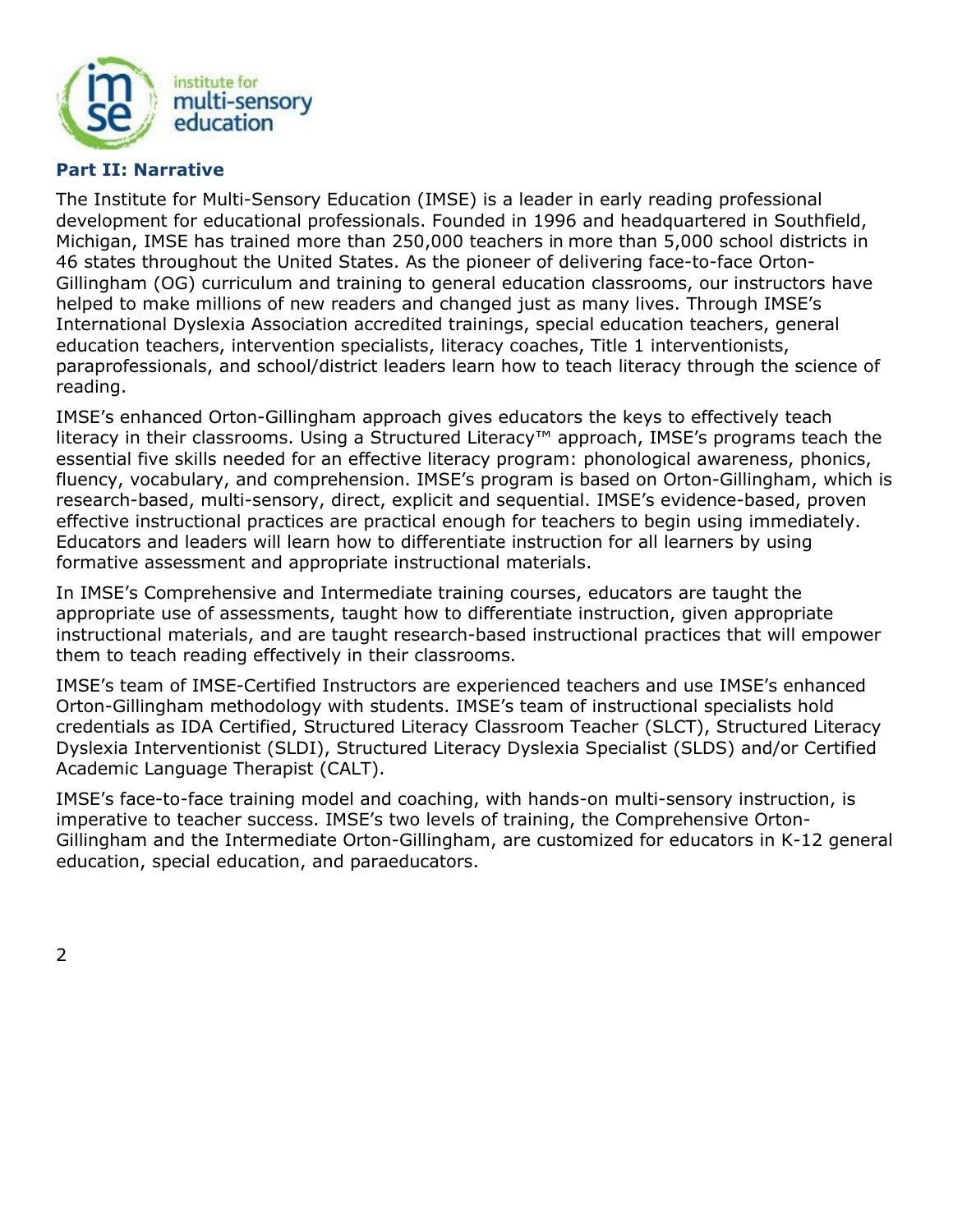#### <span id="page-13-0"></span>**Part II: Narrative: Brief 1-page overview/summary describing how the professional learning meets the outlined criteria. This will be posted online as part of the list. (Not scored)**

We provide a variety of professional learning opportunities focusing on the Essential Instructional Practices in Early Literacy: K-3, the Essential Instructional Practices in Literacy: 4-5, the Essential Coaching Practices, and the School-Wide and Center-Wide Practices. Topics address phonemic awareness, phonics, fluency, comprehension, and vocabulary and classroom application in each of these areas. We emphasize how to identify and select research-based instructional materials and assessments, use data to inform instruction, and implement differentiated instruction.

Essential Practices Professional Learning is designed for K-5 with a focus on K-3 educators. Intended audiences include administrators, coaches, teachers, and interventionists. Any session targeting the lower elementary audience uses the Essential Instructional Practices in Early Literacy: K-3 as the baseline for participant learning. Participants choose from in-house professional learning, coaching cohorts, county-wide learning labs, etc. Through this variety of learning modes, we implement and model best practices for adult learning, including explicit use of a triple-track agenda.

Essential Practices Professional Learning has empowered educators across West Michigan for over three years. Participant share-outs and surveys show significant improvement in educator and coach efficacy and effectiveness, which has led to improvements in literacy achievement.

The Kent ISD early literacy coaches who facilitate Essential Practices Professional Learning sessions have over 36 years of collective experience leading professional learning at the school, district, county, and state levels. All of the sessions are based on the Essential Practices in Early Literacy/Literacy, Coaching, School- and Center-wide, and therefore, all sessions address scientifically based literacy and research- based practices.

Kent ISD - Essential Practices Professional Learning 3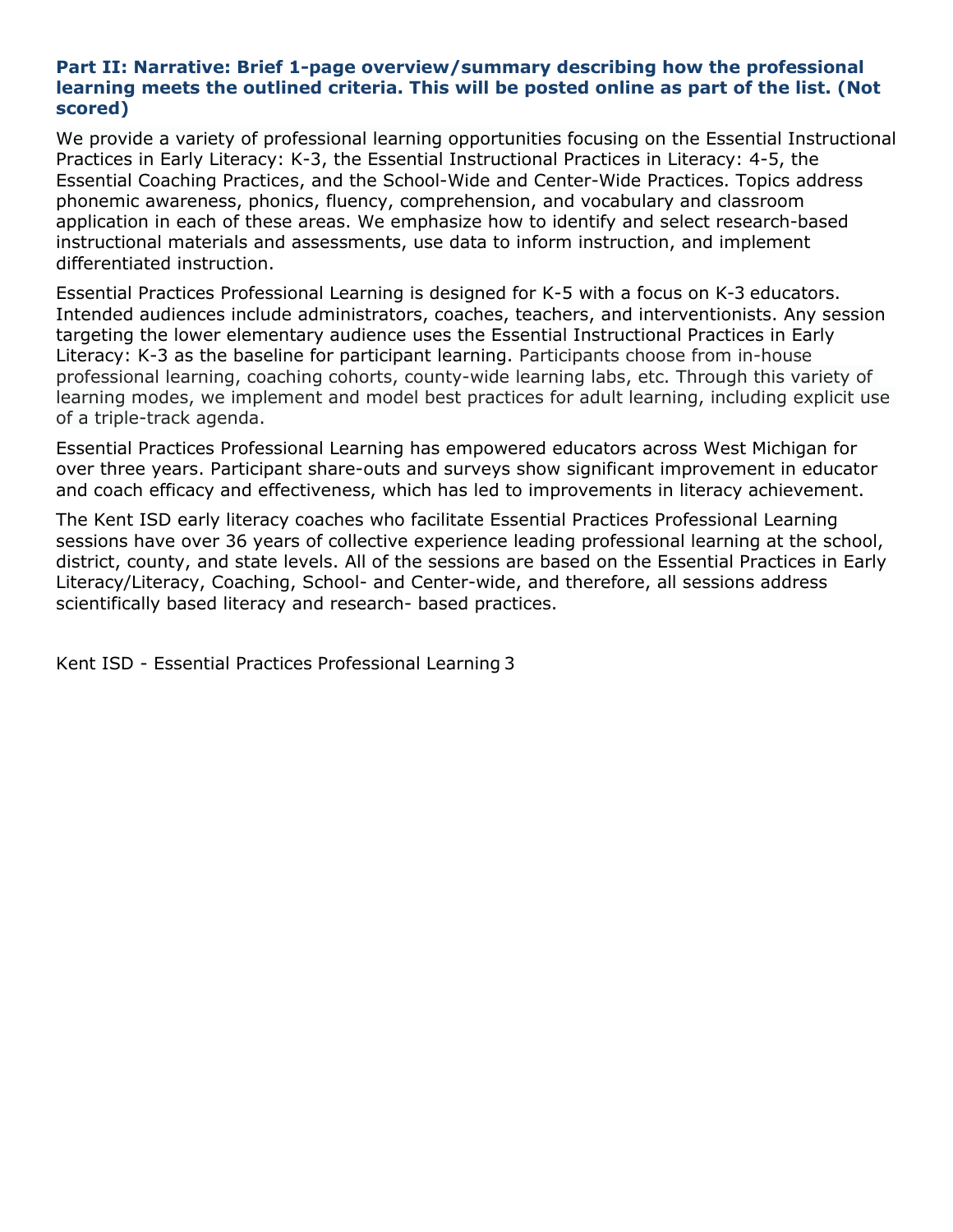#### <span id="page-14-0"></span>**Part II: Narrative: Brief 1-page overview/summary describing how the professional learning meets the outlined criteria. This will be posted online as part of the list. (Not scored)**

We provide Literacy Leaders and Coaches Network (LLCN) as an avenue for professional learning to increase capacity in empowering all learners. Through exploring and analyzing research we delve deep into the Essential Instructional Practices in Early Literacy, the Essential Instructional Practices in Literacy, the Essential Coaching Practices, and the School-Wide and Center-Wide Practices. Topics address phonemic awareness, phonics, fluency, comprehension, and vocabulary and the application of the research in each of these areas. We emphasize how to identify and select research-based instructional materials and assessments, use data to inform instruction, and differentiated instruction.

Participants choose a topic book study to delve deeper into the work. LLCN members also participate in a keynote session, a collaborative study of current research-based practices, and a choice session focused on the application of research-based practices. Through this variety of learning modes, we implement and model best practices for adult learning, including explicit use of a triple-track agenda.

LLCN is designed for a K-12 audience including administrators, coaches, teachers, and interventionists. Any session targeting the lower elementary audience uses the Essential Instructional Practices in Early Literacy: K-3 as the base for learning.

LLCN has empowered educators across West Michigan for 15 years.

Implementation guides, participant commitment forms, participant share-outs, and surveys have shown significant and improved changes in educator and coach effectiveness, which has led to improvements in literacy achievement for all learners.

The Kent ISD early literacy coaches who facilitate LLCN sessions have over 36 years of collective experience leading professional learning at the school, district, county, and state levels. All of the sessions are based on the Essential Practices in Early Literacy, Coaching, School- and Center-wide, and therefore, all sessions address scientifically based literacy and research- based practices.

Kent ISD - Literacy Leaders & Coaches Network 3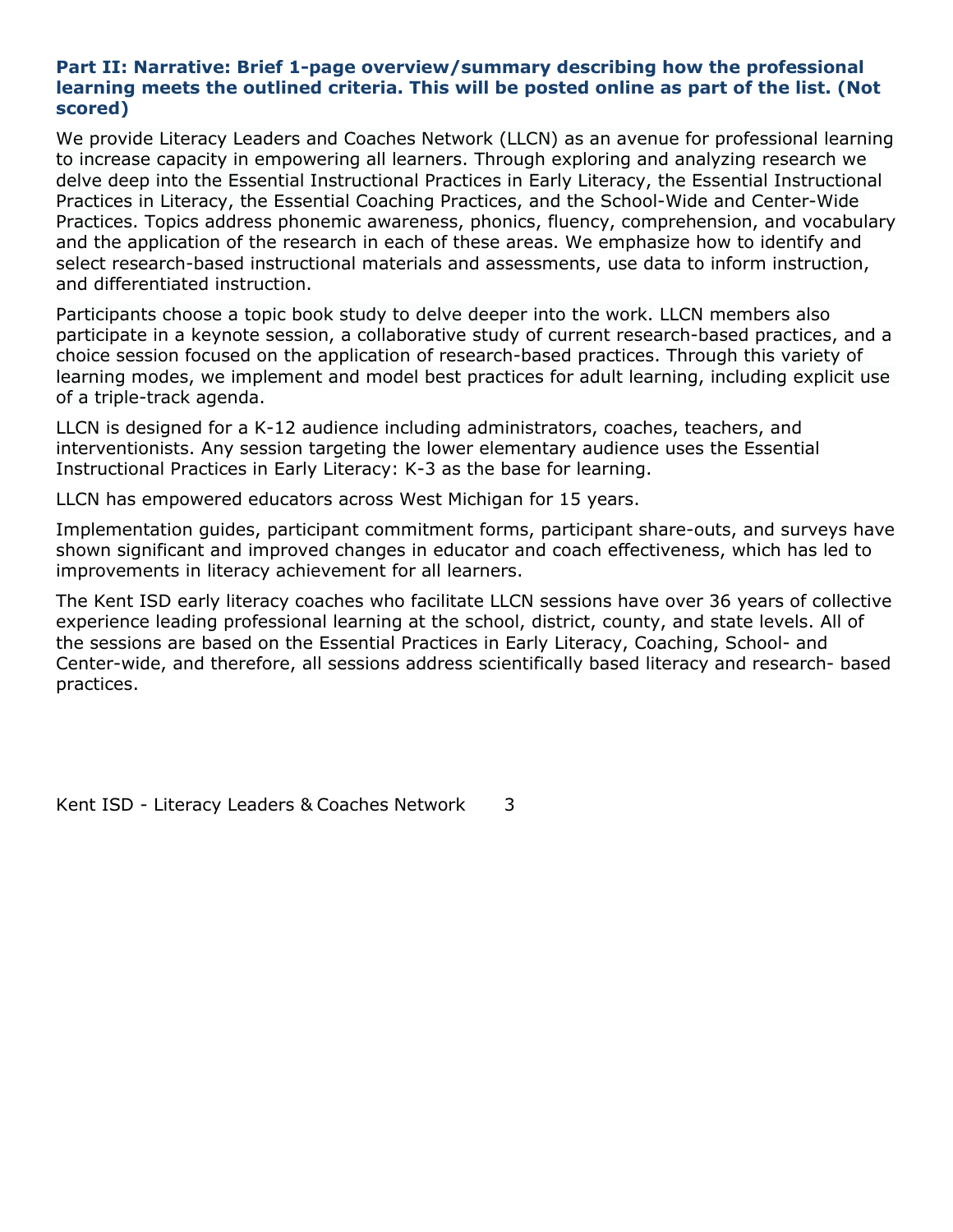# <span id="page-15-0"></span>**Michigan Department of Education RFI**

#### **Part III: Detailed Descriptions Research-based Effective Literacy Instruction Professional Learning List**

Narrative: Brief 1-page overview/summary describing how the professional learning meets the outlined criteria. This will be posted online as part of the list.

#### Part II: Narrative

**Lexia® Professional Learning Services Powered by Core5® Reading** includes Lexia's Professional Learning Services in combination with Lexia's flagship product, Core5 Reading, for grades PreK-5.

Lexia's Professional Learning Services include the Lexia **District Success Plan** (DSP) that ensures that the capacity of district stakeholders is appropriately supported so that long- term achievement can be sustained over time, as well as the Lexia **Implementation Support Plan**  (ISP) for schools to provide teachers, coaches, administrators, and support staff with expert guidance throughout the school year.

Included with these Professional Learning Services, **Core5 Reading** for grades PreK-5, is a technology-based, personalized reading program that provides explicit and systematic learning in six areas of reading instruction and delivers norm-referenced performance data without interrupting the flow of instruction. This research-proven approach accelerates reading skill development, predicts students' year-end performance, and provides teachers with data-driven action plans to help differentiate instruction. Lexia's reporting and administrative website for educators, **myLexia®**, provides detailed reports and access to a comprehensive library of instructional resources for accelerating reading skills development.

Lexia Professional Learning Services are based on Knowles' theory of andragogy for Adult Learning. Provided as Blended Learning, Lexia offers options for learning that include on- site sessions, live online webinars, web conferences, in-person and online coaching, as well as accessible Training Guides and Manuals, Tips and Suggestions, Training on Demand videos, the Lexia Academy e-learning platform, and enhanced Technical & Customer Support via online chat, phone, or email. Notably, in professional learning sessions, educators use their own classroom data, resulting in meaningful, focused learning.

Both the live and virtual sessions infuse a differentiated approach to learning and begin with what educators already know and hope to learn about effective literacy instruction. Sessions allow participants to experience how students interact with content in the online program, how educators can leverage their online data repository to view student data and make instructional decisions, and how offline instructional materials can be implemented within whole group and small group settings. Sessions also offer opportunities for educators to share best practices around personalized learning and effective literacy instruction.



Page 3

www.lexialearning.com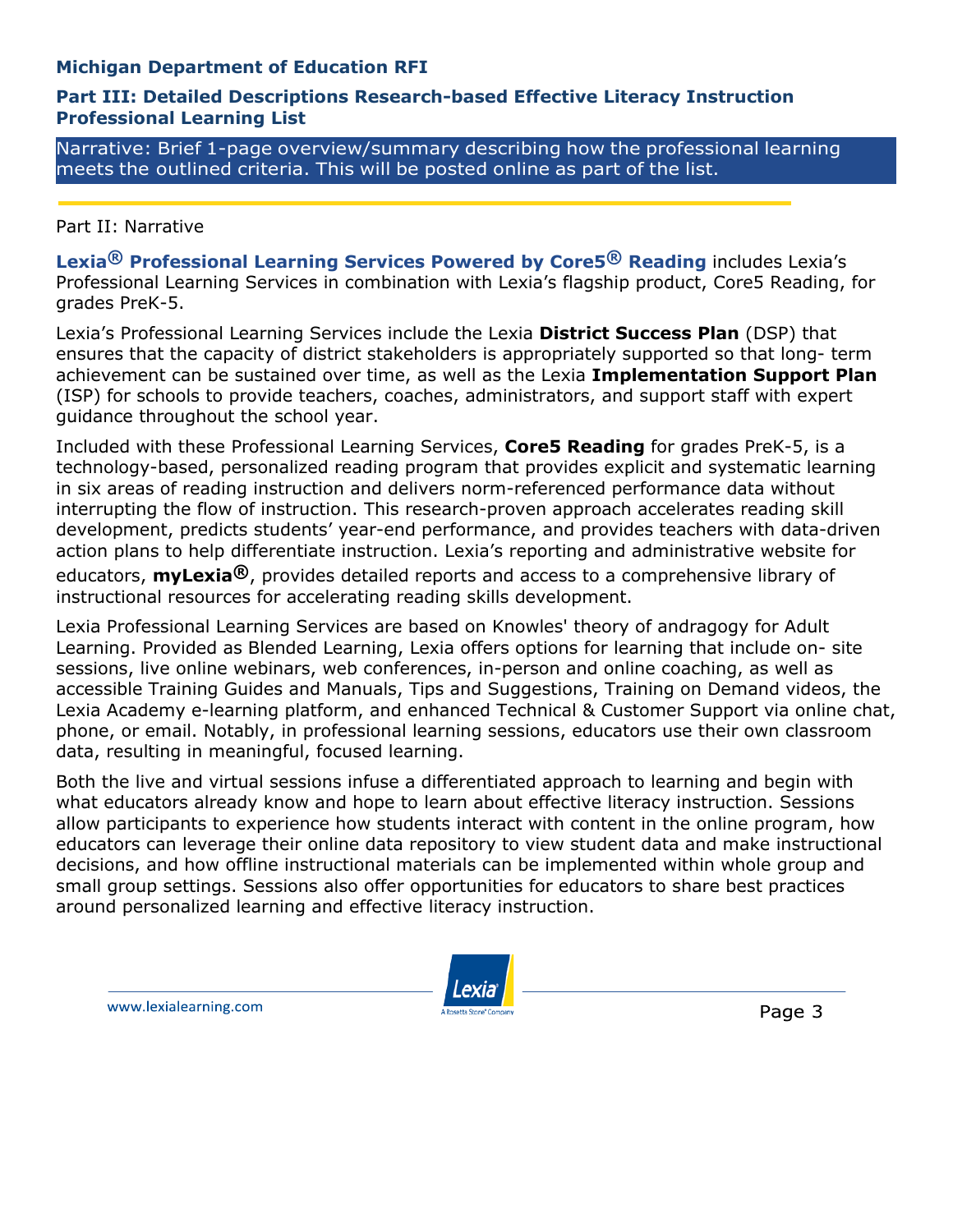<span id="page-16-0"></span>**The MAISA professional learning plan allows all Michigan ISDs, RESAs, ESAs, etc. to provide training with any of the Essential Practices modules and resources found on literacyessentials.org. ISDs may also co-plan with districts to provide this training in schools. While the modules and resources are all free, funds could be used toward professional learning costs like purchasing professional materials referenced in the modules, printing module resources or substitute teacher coverage for grade level PLCs to engage in ongoing learning with literacy coaches. Please also check out A Guide to Michigan's FREE Online Professional Learning Materials.**

# **Part II:**

The purpose of the Michigan Association of Intermediate School Administrators(MAISA) General Education Leadership Network (GELN) Early Literacy Task Force (ELTF) literacy coaching professional learning resources and programs identified in this proposal is to increase Michigan's capacity to improve children's literacy by using a small set of research-supported instructional practices as the focus of professional development for Literacy Coaches throughout the state. The intent of this submission is to support and reinforce implementation of the research-supported Essential Coaching Practices in Elementary Literacy and the content around which we coach including the Essential Instructional Practices in Early Literacy: Grades K-3. Two additional submissions will address professional learning for literacy leaders using the Essential School-wide and Center-wide Practices in Literacy and the development of K-3 educators using the Essential Instructional Practices in Early Literacy: Grades K-3 respectively. Research suggests that each of the identified practices in these three submissions can have a positive impact on literacy achievement in the five literacy areas identified in the MDE Request for Information. Supporting educators and educational leaders in the implementation of these essential instructional, coaching and literacy leadership practices will make a measurable positive difference in Michigan's literacy achievement. These practices should be viewed, as in practice guides in medicine, as presenting a minimum 'standard of learning' for Michigan's students.

#### **MAISA Literacy Coaching Practices Professional Learning Resources and Supports**

**Proposal** Specific focus in this proposal will be centered around using the Essential Coaching Practices in Elementary Literacy and the Essential Instructional Practices in Early Literacy: Grades K-3 in schools through the use of the professional learning modules and resources linked on literacyessentials.org.

While these are free resources, schools may choose to spend funds to support systematic use of these modules and resources through strategies including but not limited to the following examples:

- Costs related to attending MAISA-GELN ELTF or local ISD professional learning sessions like registration fees, substitute coverage, travel and purchase of recommended professional resources.
- Costs for supplemental materials needed to support coaching and implement instructional content of focus like printing research articles, prompting guides or student materials specifically suggested in the Essential Instructional Practices in Early Literacy: Grades K-3 modules and resources.
- Mileage stipends, facilitator reimbursement and other related expenses to support protocols like Instructional/Literacy rounds, classroom learning labs or similar collaborative experiences where educator teams examine data and instructional practices related to the Essential Instructional Practices in Early Literacy: Grades K-3 for the purpose of goal setting or goal revision for schools.

2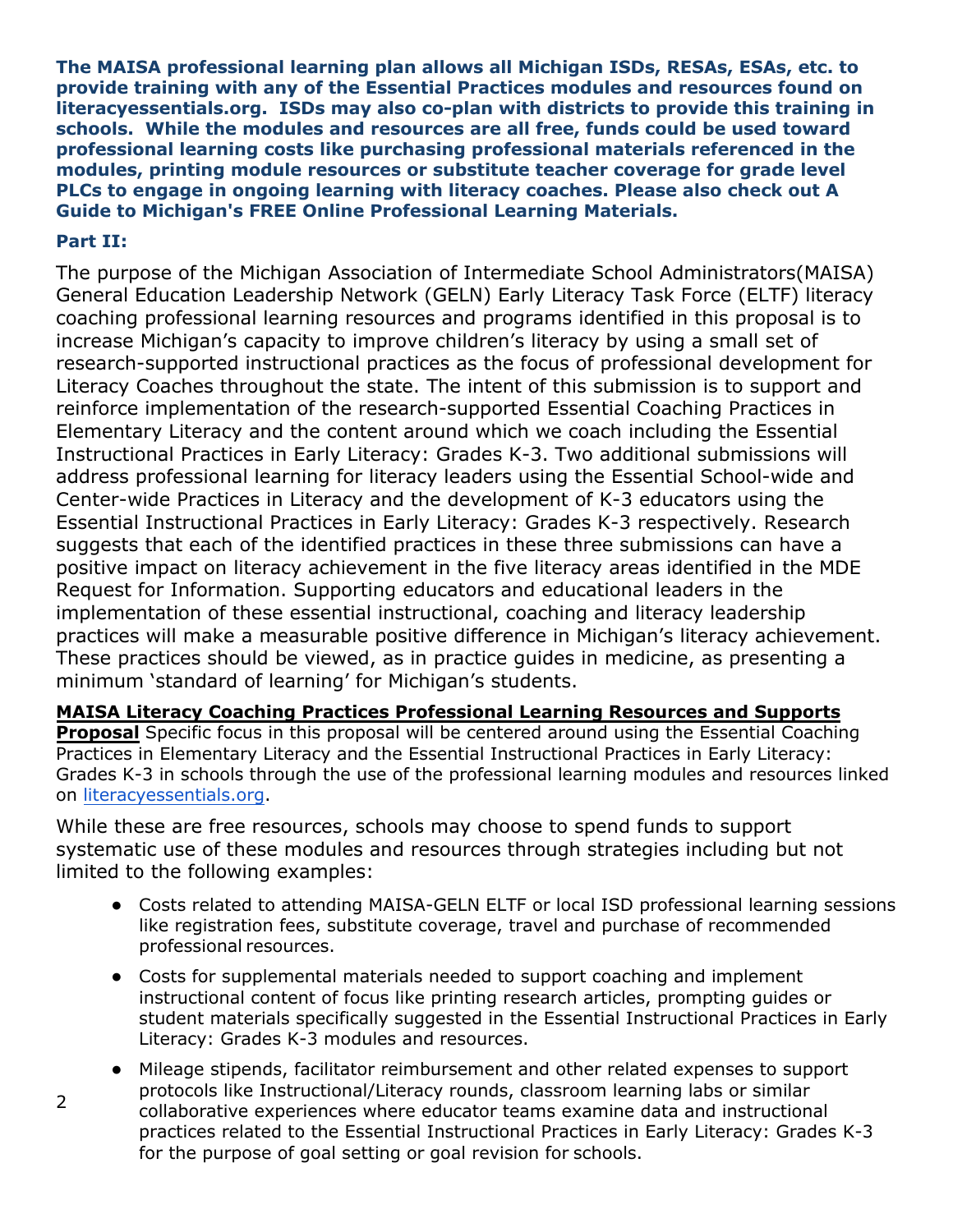# <span id="page-17-0"></span>**Part II:**

The purpose of the Michigan Association of Intermediate School Administrators (MAISA) General Education Leadership Network (GELN) Early Literacy Task Force (ELTF) professional learning resources and programs identified in this proposal is to increase Michigan's capacity to improve children's literacy by using a small set of research-supported instructional practices as the focus of professional development for K-3 educators throughout the state. The intent of this submission is to support and reinforce implementation of the research-supported Essential Instructional Practices in Early Literacy: Grades K-3. Two additional submissions will address professional learning for literacy coaches and literacy leaders using the Essential Coaching Practices in Elementary Literacy and the Essential School-wide and Center-wide Practices in Literacy respectively. Research suggests that each of the identified practices in these three submissions can have a positive impact on literacy achievement in the five literacy areas identified in the MDE Request for Information. Supporting educators and educational leaders in the implementation of these essential instructional, coaching and literacy leadership practices will make a measurable positive difference in Michigan's literacy achievement. These practices should be viewed, as in practice guides in medicine, as presenting a minimum 'standard of learning' for Michigan's students.

MAISA Instructional Practices Professional Learning Resources and Supports Proposal Specific focus in this proposal will be centered around using the Essential Instructional Practices in Early Literacy: Grades K-3 in schools through the use of the professional learning modules and resources linked on literacyessentials.org. While these are free resources, schools may choose to spend funds to support systematic use of these modules and resources through strategies including but not limited to the following examples:

- Costs related to attending MAISA-GELN ELTF or local ISD professional learning sessions like registration fees, substitute coverage travel and purchase of recommended professional resources if the sessions include outcomes identifying the Essential Instructional Practices in Early Literacy: Grades K-3 as the professional development content.
- Costs related to follow-up planning meetings at the building level where schools engage in additional sessions to apply learned content explicitly into practice.
- Costs for supplemental materials needed to implement content of focus like printing research articles, prompting guides or student materials specifically suggested in the Essential Instructional Practices in Early Literacy: Grades K-3 modules and resources.
- Substitute coverage, mileage stipends, facilitator reimbursement and other related expenses to support protocols like Instructional/Literacy rounds, classroom learning labs or similar collaborative experiences where educator teams examine data and instructional practices related to the Essential Instructional Practices in Early Literacy: Grades K-3.

#### MDE RFI alignment with this MAISA Instructional Practices Proposal

This proposal meets the required RFI criteria including providing professional learning on effective literacy instruction including phonemic awareness, phonics, vocabulary, fluency, comprehension and research-based application of this content including appropriate selection and use of research-based assessments, differentiated instruction, and instructional materials. MAISA and the affiliated partners included in this proposal have a history of providing professional learning that has led to improved changes in literacy achievement and educator effectiveness, as developed in Part III of this proposal.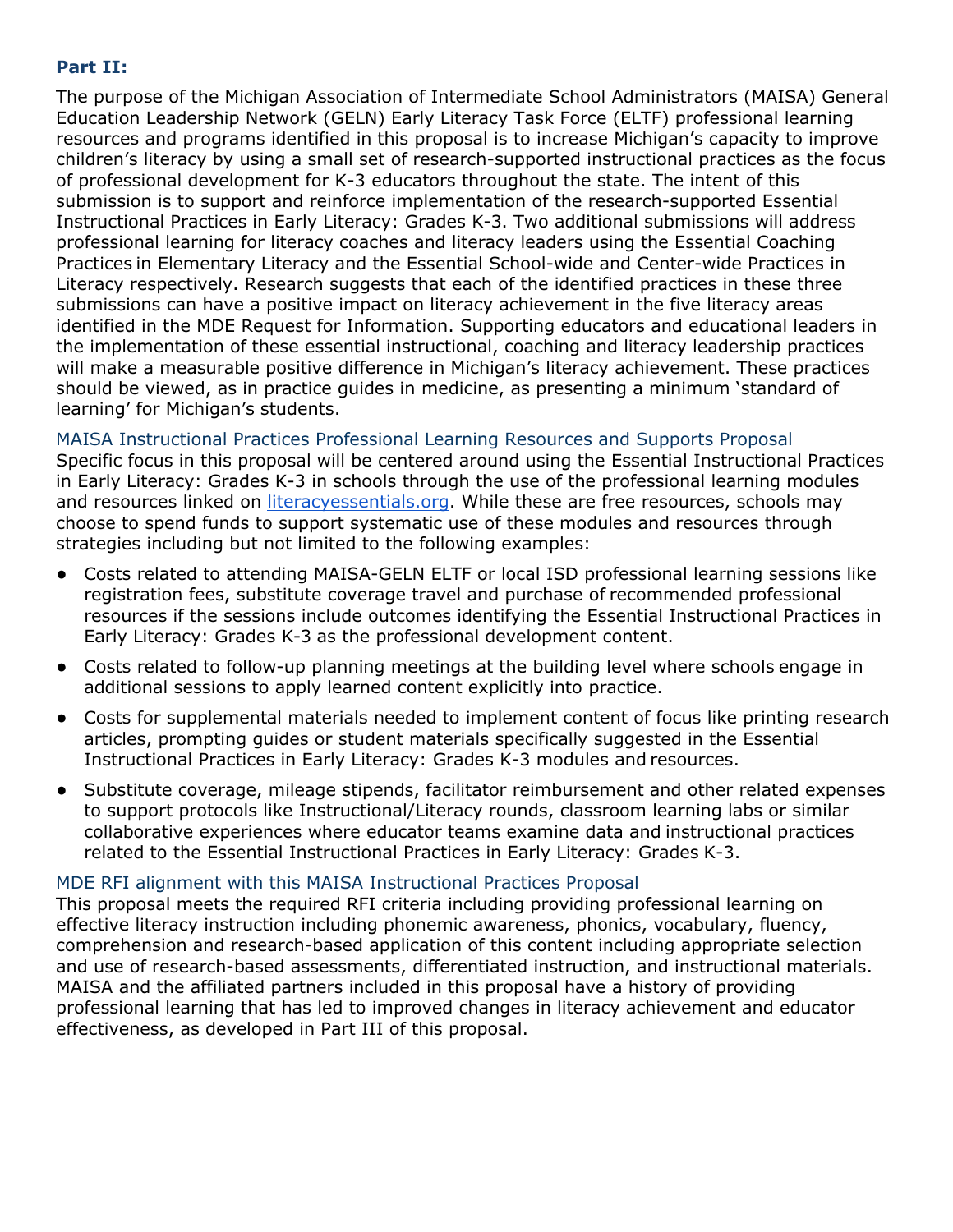# **Part II:**

The purpose of the Michigan Association of Intermediate School Administrators (MAISA) General Education Leadership Network (GELN) Early Literacy Task Force (ELTF) professional learning resources and programs identified in this proposal is to increase Michigan's capacity to improve children's literacy by using a small set of research-supported instructional practices as the focus of professional development for K-3 educators throughout the state. The intent of this submission is to support and reinforce implementation of the research-supported Essential School-wide and Center-wide Practices in Literacy. Two additional submissions will address professional learning for literacy coaches using the Essential Coaching Practices in Elementary Literacy and for K-3 Educators using the Essential Instructional Practices in Early Literacy: Grades K-3 respectively. Research suggests that each of the identified practices in these three submissions can have a positive impact on literacy achievement in the five literacy areas identified in the MDE Request for Information. These practices should be viewed, as in practice guides in medicine, as presenting a minimum 'standard of learning' for Michigan's students.

#### <span id="page-18-0"></span>MAISA Instructional Practices Professional Learning Resources and Supports Proposal

Specific focus in this proposal will be centered around using the Essential School-wide and Center-wide Practices in Literacy in schools through the use of the professional learning modules and resources linked on literacyessentials.org. While these are free resources, schools may choose to spend funds to support systematic use of these modules and resources through strategies including but not limited to the following examples:

- Costs related to attending MAISA-GELN ELTF or local ISD professional learning sessions like registration fees, substitute coverage travel and purchase of recommended professional resources if the sessions include outcomes identifying the Essential School-wide and Center-wide Practices in Literacy and the Essential Instructional Practices in Early Literacy: Grades K-3 as the professional development content.
- Costs related to follow-up planning and facilitated implementation sessions where schools identify key content from the Essential School-wide and Center-wide Practices in Literacy and the Essential Instructional Practices in Early Literacy: Grades K-3 and engage in additional sessions to apply content explicitly into practice.
- Costs for supplemental materials needed to implement content of focus like printing research articles specifically suggested in the Essential School-wide and Center-wide Practices in Literacy and the Essential Instructional Practices in Early Literacy: Grades K-3 modules and resources.
- Substitute coverage, mileage stipends, facilitator reimbursement and other related expenses to support protocols like Instructional/Literacy rounds or similar collaborative experiences where educator teams examine data and instructional practices related to the Essential School-wide and Center-wide Practices in Literacy and Essential Instructional Practices in Early Literacy: Grades K-3 for the purpose of goal setting or goal revision for schools.

**MDE RFI alignment to MAISA Literacy Leadership Practices, Resources and Supports:** This proposal meets the required RFI criteria including providing professional learning on effective literacy instruction including phonemic awareness, phonics, vocabulary, fluency, comprehension and

research-based application of this content including appropriate selection and use of research-based assessments, differentiated instruction, and instructional materials. The Essential School-wide and Centerwide Practices in Literacy and the Essential Instructional Practices in Early Literacy: Grades

<span id="page-18-1"></span>K-3 documents support each area required. MAISA and affiliated partners have a history of providing professional learning that has led to improved changes in literacy achievement and educator effectiveness.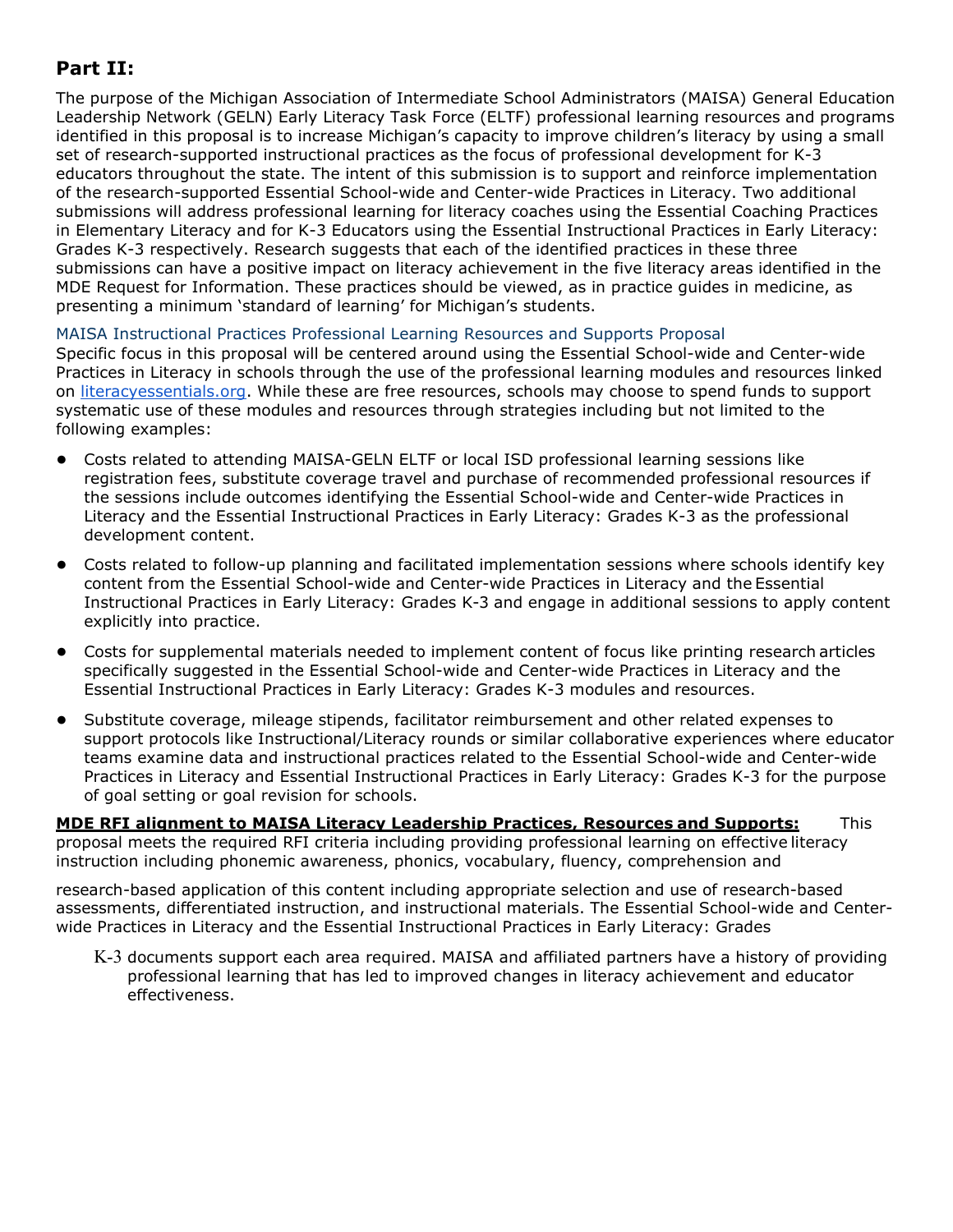#### **Part II: Narrative:**

Since August 2004, NEU: Neuroplasticity & Education United has empowered teachers to consistently improve their literacy scores while cutting special education referrals. New scientific research has given the world new tools for effective instruction of literacy. NEU has applied this research to develop instructional tools to dual-code lessons in both hemispheres. This is a highly effective way to get students to retain instruction and significantly reduce summer regression. Teachers are in the profession of building brains. We now know that TEACHERS have the power to improve children's neurologic pathways.

Unlocking the Reading Code utilizes explicit lessons and weekly grade level pacing calendars that have been successfully and explicitly teaching the Common Core State Standards since 2004, six years before the 2010 CCSS publication. Students learn the English language is a sound system rather than a visual set of 26 Latin letters. Students master the 44 sounds of the English through mouth (lips, tongue) positions, air movement and kid-friendly graphics that activate both brain hemispheres. They learn the 6 syllable types through a fun motivational tool called 'fish hooking'. This allows students to become independent 'word detectives' while increasing their curiosity and desire to solve words independently and establishing more effective memory skills. In Unlocking the Grammar Code, students learn the parts of speech and are be able to identify the 'job' each word has in a sentence. This knowledge improves a student's reading comprehension and writing skills. All parts of speech are dual-coded using symbols which increase students' ability to remember what they have learned. Grammar becomes the teachers' and students' favorite subject!

Unlocking the Spelling Code teaches students how to tackle consonant and vowel spelling orthography. English is defined as a DEEP language because of its multi-language spelling structure. Once students understand the word origin, they can identify the correct spelling of each sound. As an example, the sound /k/ has 9 spellings in English. 3 are from Anglo-Saxon, 3 are from Greek, 2 are from French and 1 is from Latin.

Unlocking the Prefix Code, Latin Schwa Code, Writing Code and Unlocking the Comprehension Code are also taught within the NEU's series. Words within the Latin portion of the English language are designed by: prefix  $+$  root  $+$  suffix. Some are 'chameleon prefixes' because the

spelling of the prefix changes to match the initial mouth position of the root. Beginning in 4<sup>th</sup> grade, 60% of the words students read are Latin. The Latin Schwa Code is dense in content; however, it is amazingly consistent, and students LOVE mastering it! It increases a student's Latin vocabulary by 17,000 words. Unlocking the Writing Code teaches all components within a simple, compound, and complex sentence structure while tackling the writing process. Unlocking the Comprehension Code expands on the dual-coded grammar lessons and instructs story mapping, mastery of visualization, finding key elements, and comprehension questions related to the text.

All layers of NEU instruction come equipped with student assessments that provide teachers the ability to tailor their lessons based on student performance. Teachers will know exactly what each student knows and what they do not know. This allows for correct differentiated small group and individualized instruction, using a variety of teaching strategies that are focused to a child's assessed needs.

As a result of literacy improvements in participating districts, Trish Martin, President and Founder of NEU based in Michigan, has been the honored recipient of the Michigan Excellence Award from MASB, Michigan's Best Award for Professional Development of Teachers from MASB, and the Winner's Circle Award from MASA. Teachers receive SCECHS for the trainings and schools and districts have approved Title fund grants throughout Michigan and other states.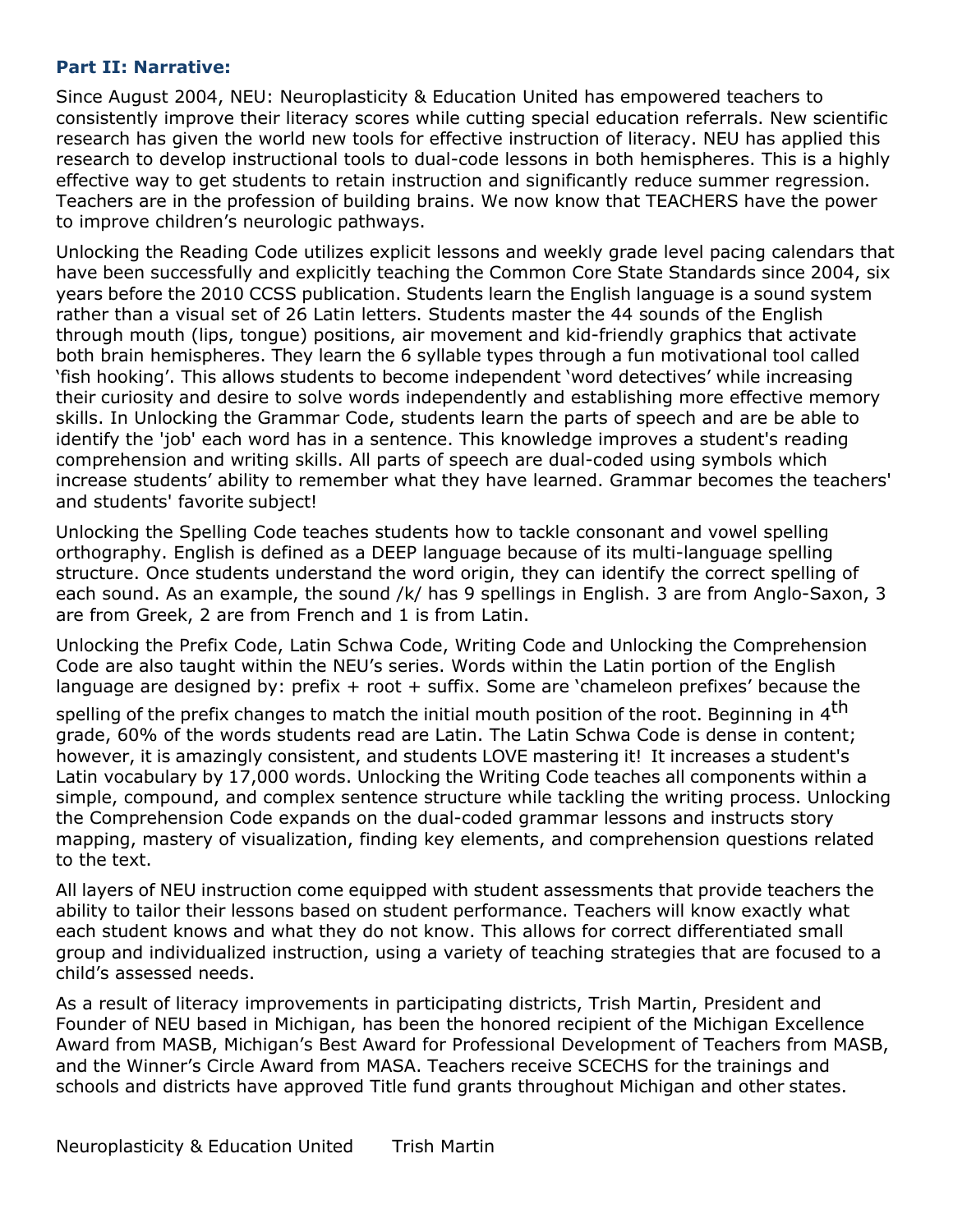# <span id="page-20-0"></span>**Part II: Narrative (one page) page 2/20**

**Introduction** – Reading Recovery® (RR) is a short-term (12 to 20 weeks) early literacy intervention for first grade children having extreme difficulty learning to read and write. Developed by internationally renowned psychologist and literacy researcher, Dr. Marie M. Clay, the goal of Reading Recovery is to dramatically reduce the number of students who have extreme difficulty learning to read and write and to reduce the cost of these learners to educational systems. Researchers attribute its success - children's accelerative progress in literacy - to the responsive instructional activities provided in the one-to-one setting by specially trained RR educators. Licensed RR university faculty train and professionally develop RR teacher leaders who, in turn, develop RR teachers to work with the most at-risk literacy learners in their schools. Oakland University (OU) is one of only 15 universities in the United States, and the only one in Michigan, to serve as a RR university training center. Teacher training in RR is available onsite at one of Michigan's 13 regional RR sites affiliated with the Reading Recovery Center of Michigan at OU [readingrecovery@oakland.edu](mailto:readingrecovery@oakland.edu) / 248-370-3057.

**Development of Expertise in Literacy Teaching and Coaching - Post-masters educators** employed by school and intermediate/regional school districts participate in a yearlong, full-time (20 graduate credits) program of study to become a RR teacher leader (TL). Licensed educators employed by schools participate in a 10-graduate credit program that spans three semesters to become a RR teacher (T). All RR educators learn to provide precisely tailored literacy instruction in daily, one-to-one lessons with students and to select, screen, assess, and diagnose literacy difficulties and use research-informed practices to support children in developing literacy knowledge and skills. Instruction focuses on the development of a strategic processing system for reading and writing, addresses essential literacy skills, and supports children's critical thinking and motivation. All RR professionals participate in continuing professional development to maintain their RR certification. Many RRTs also apply their expertise in their other instructional roles in classroom (tier 1) and small group (tier 2) settings with young literacy learners including those beyond first grade. Because RR professionals acquire in-depth knowledge of literacy teaching and learning, they are often invited to share their knowledge with colleagues. Working collaboratively as members of their ISD/district/school literacy teams, these highly skilled educators examine relevant data, model effective instructional practices and participate as literacy coaches/staff developers, to improve literacy outcomes for all students.

**Intervention for Children and the Prevention of Long-Term Literacy Difficulties** – Children are identified for RR based on their scores on the six tasks of An Observation Survey of Early Literacy Achievement1 (Clay, 2019) with the lowest performing children selected for service first. RR professionals use this assessment information and sensitive observation to design individualized literacy lessons that are responsive to each child's developing competencies. The goal is to accelerate children's progress to within-average levels of reading and writing so that they can catch up to their peers and benefit from good classroom instruction.

*History of Success, Outreach, and Impact* – Since it was first implemented in 1985 in the United States, RR has served nearly 2 million children. Since its establishment in Michigan in 1991, RR has trained over 1,517 educators who have served over 114,796 Michigan first graders. Michigan RR educators also serve 42 children on average each year in K-5 small group and classroom settings, and some also serve as literacy coaches. Their expertise impacts instruction not only for low performing first graders, but also for many more literacy learners in a school.

READING RECOVERY: Research-Based Effective Literacy Instruction Professional Learning List: Proposal to MDE submitted by Reading Recovery Center of Michigan at Oakland University Page 2 of 20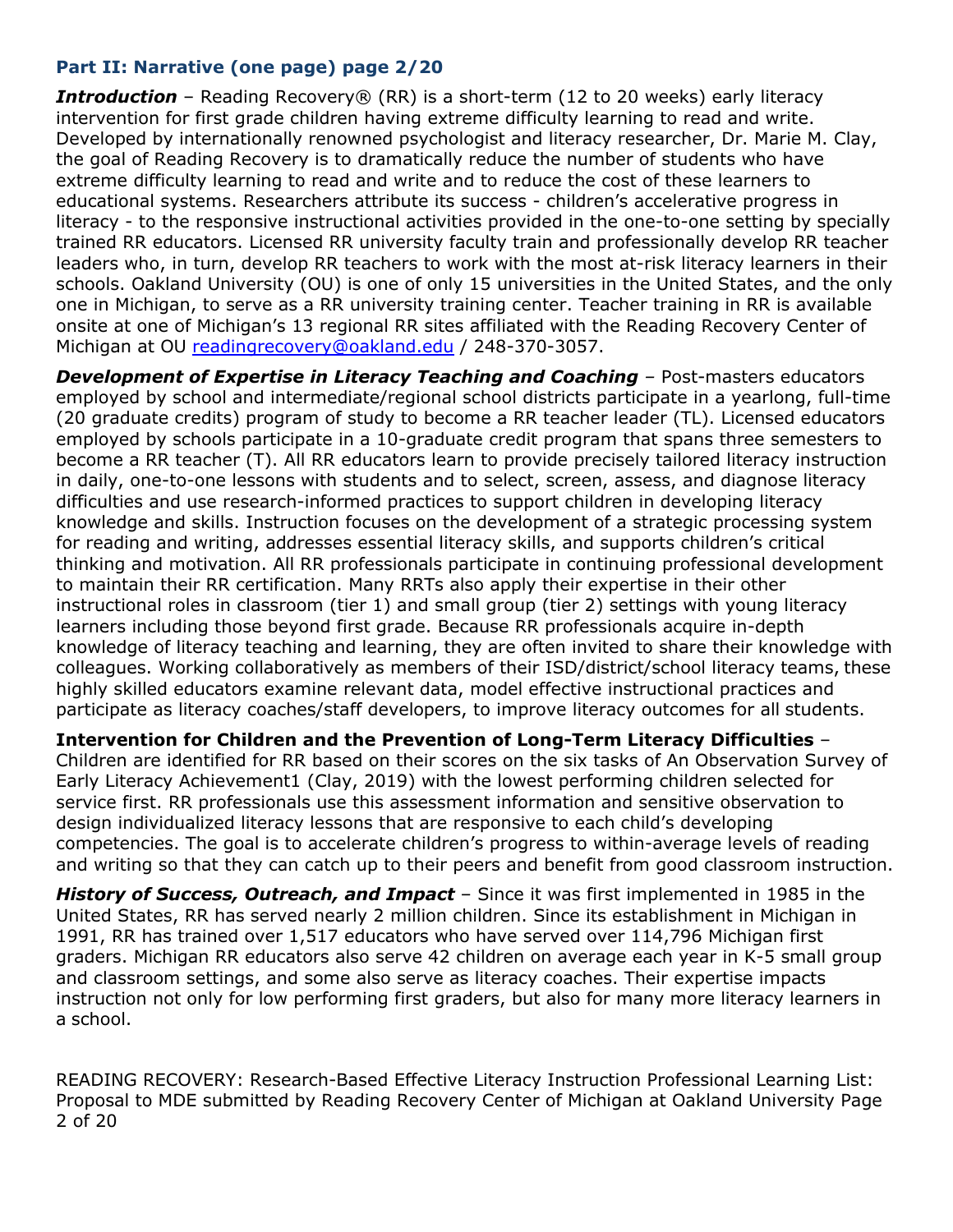# <span id="page-21-0"></span>RFI MI –MI DOE

Research-based Effective Literacy Instruction PL List

# **PART II: NARRATIVE**

Brief 1-page overview/summary describing how the professional learning meets the outlined criteria. This will be posted online as part of the list. (Not scored)

Scholastic is pleased to support Michigan's commitment to improved early literacy achievement through capacity-building professional learning for teachers and other support professionals. At the heart of the recommended Scholastic professional learning opportunities specific to literacy development and literacy coaching is a series of face-toface and virtual offerings that are not limited to, but address, a balanced literacy model that includes: guided reading, independent reading, small- and large-group instruction, ongoing literacy assessments and data analysis skills that empower rigorous instructional and grouping decisions for learning.

In order to support Michigan educators in a way that empower them to meet the literacy learning needs of every child in every classroom, every single day, professional learning must involve a highly coordinated framework of large-group content acquisition, smallgroup and independent reflection, and one-to-one job-embedded coaching support. For that reason, the bedrock of Scholastic's recommended services is literacy coaching partnered with rigorous content learning. This includes offerings to help schools coach the coach and build their autonomy.

But the Scholastic team understands that coaching efforts to model, scaffold, and provide feedback on ongoing research-based practices are only possible and productive when those receiving coaching have first acquired some level of content/strategy. This comes in the form of whole- group face-to-face workshops that are not limited to, but include, these sample titles: *Building Students' Word Knowledge with Explicit Vocabulary Instruction; Getting Started with Guided Reading, Running Records: Assess, Analyze and Group; Building a Culture for Independent Reading; The Environment, Dramatic Play, and Centers;* and many others.

To further support Michigan's attention to phonemic awareness, phonics, fluency, vocabulary, and comprehension, Scholastic offers workshops focused on the youngest readers and writers, including a workshop entitled *Establishing Literacy Foundations.*  This is just one among several courses or coaching supports that support critical literacy skills. Additional workshops or consultative sessions can help local educators address the way that families and community members help provide relevant supports for and a productive environment that encourages literacy learning. These concepts are introduced through Scholastic's Family and Community Engagement offerings.

Scholastic balanced literacy professional learning opportunities prioritize research and evidence- based practices that ground Michigan's Essential Practices, including an effective use of assessment data; differentiated instructional practices; and literacy rich environments. Grounded in the research and experience of such well-known individuals as Pam Allyn, Scholastic brings to Michigan schools a decades-long commitment to improving literacy for all through equitable, engaging, and evidence-based strategies.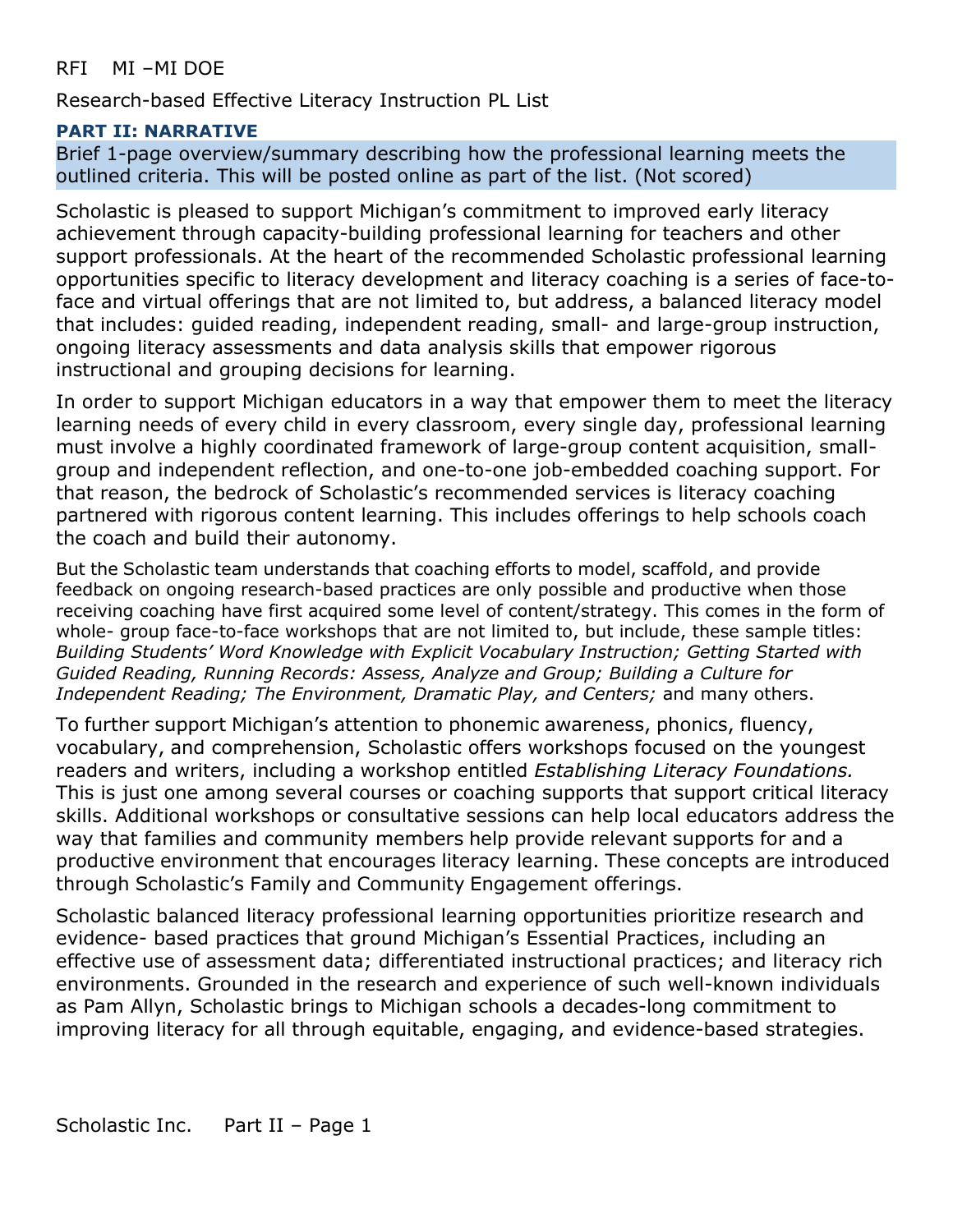<span id="page-22-0"></span>

# Part II Narrative

Michigan Department of Education

Request for Information

Effective Literacy Instruction List 2019-2020

Authored by renowned literacy expert Louisa Moats, EdD, *Language Essentials for Teachers of Reading and Spelling (LETRS)* takes decades of best practice and scientific research and translates it into practical, manageable, easy-to-understand concepts that deepen educator knowledge and can be immediately implemented in the classroom.

With its flexible blend of online and in-person coursework that includes video modeling and interactive activities, face-to-face workshops, print resources, and virtual support, this research-based course supports educators in their crucial role of changing reading outcomes that set students on a lifelong path to success.

The content is organized into a series of sessions delivered via several flexible training options. The course of study consists of eight units. Each unit focuses on one key topic in depth, and each topic supports the content of the language-literacy connection: the components of comprehensive reading instruction and the organization of language.

The optimal implementation includes online instruction in all eight units supported by the manual and ongoing face-to-face training. Each unit takes approximately 12 to 15 hours to complete, including time spent reading the manual, working through the online sessions, assessments (pre-test, post-tests, and checks for understanding), and completing classroom application activities (Bridge to Practice). Depending on pacing, the entire course can be completed in 1–2 years.

Each unit includes six-to-eight sessions and a unit summary activity. Within each session, integrated, interactive exercises connect topics to one another, to the research, and to application in the classroom.

- Volume 1, Units 1–4: Theoretical models from reading science; phonology, basic and advanced phonics; selecting diagnostic assessment, differentiation and curricula
- Volume 2, Units 5–8: Teaching vocabulary, language and reading comprehension, and writing

 $• • •$ 

Voyager Sopris Learning, Inc.

3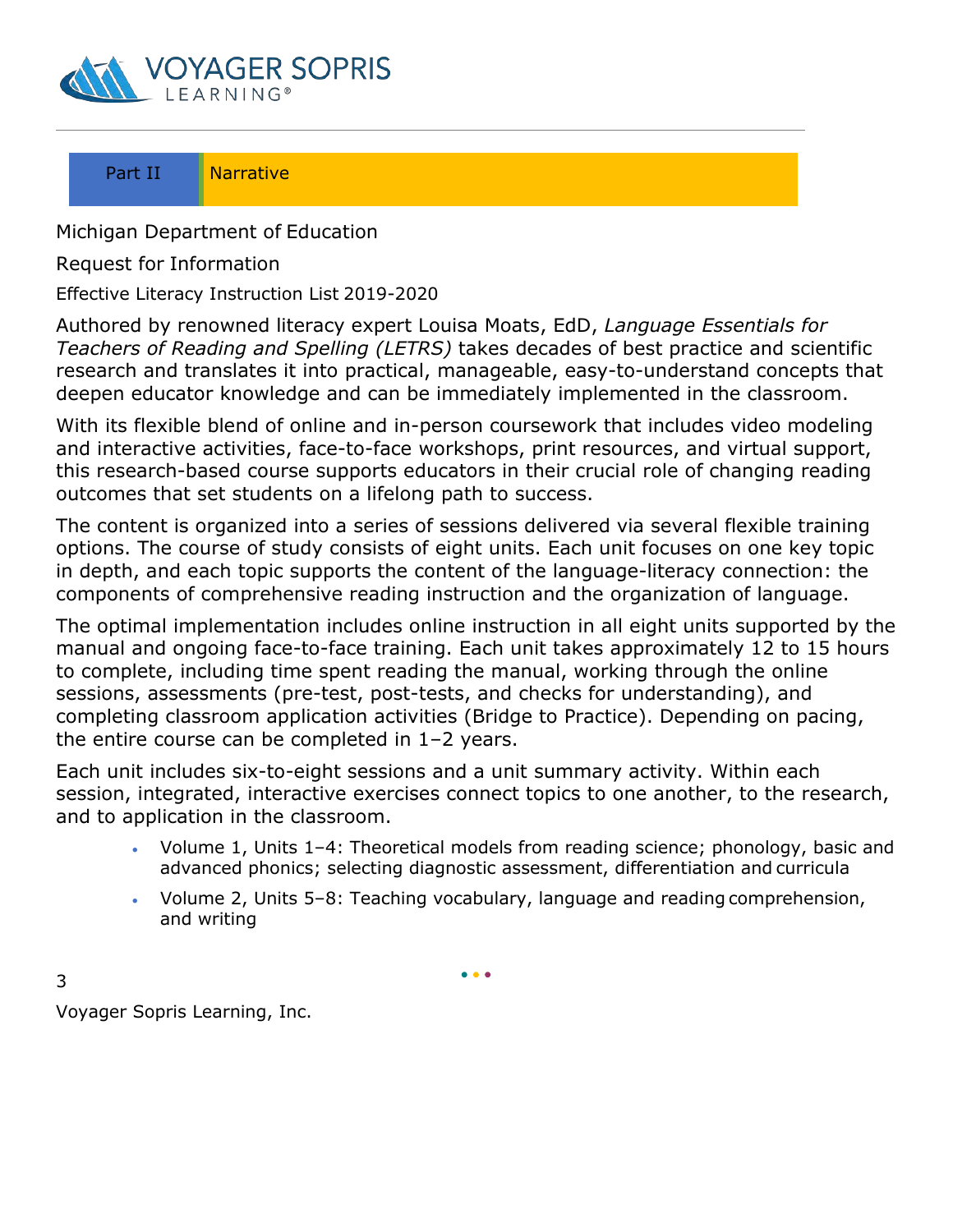#### <span id="page-23-0"></span>**Narrative**

**Workshop Title:** Stephanie Harvey- Integrating Literacy and Content Learning, K-5

**Date:** 5/6/2020

# **Registration link:**

[https://www.solutionwhere.com/ww/Aspx/Public/Search/ShowCourse.aspx?courseN](https://www.solutionwhere.com/ww/Aspx/Public/Search/ShowCourse.aspx?courseNum=5660&cId=78&pCId=0) [um=5660&cId=78&pCId=0](https://www.solutionwhere.com/ww/Aspx/Public/Search/ShowCourse.aspx?courseNum=5660&cId=78&pCId=0)

The purpose of this workshop is to effectively immerse students in the richness and intrigue of content area learning while at the same time supporting their on-going literacy development. Wayne RESA will host world- renowned literacy specialist and best-selling author, Stephanie Harvey, for an inspiring day exploring researcher's workshop—a powerful and authentic instructional approach which adapts the familiar structures of reader's and writer's workshop to support students' engagement and independence as learners. Throughout this workshop, Harvey will address the six cornerstones that foster thoughtful learning, including curiosity, workshop, content, comprehension, collaboration, and environment; these cornerstones reinforce the MAISA GELF ELTF *Essential Instructional Practices in Early Literacy: Grades K-3* and provide a strong foundation for inquiry at every grade level across the curriculum. Participants will learn how to use researcher's workshop to create irresistible investigations in science, social studies, and language arts; increase students' independence and agency by gradually releasing responsibility for inquiry; and effectively integrate literacy and content through strategies for comprehension and critical thinking. All participants will receive a copy of Harvey's recently released book (coauthored with Anne Goudvis and Brad Buhrow), *Inquiry Illuminated: Researcher's Workshop across the Curriculum*.

Wayne RESA 2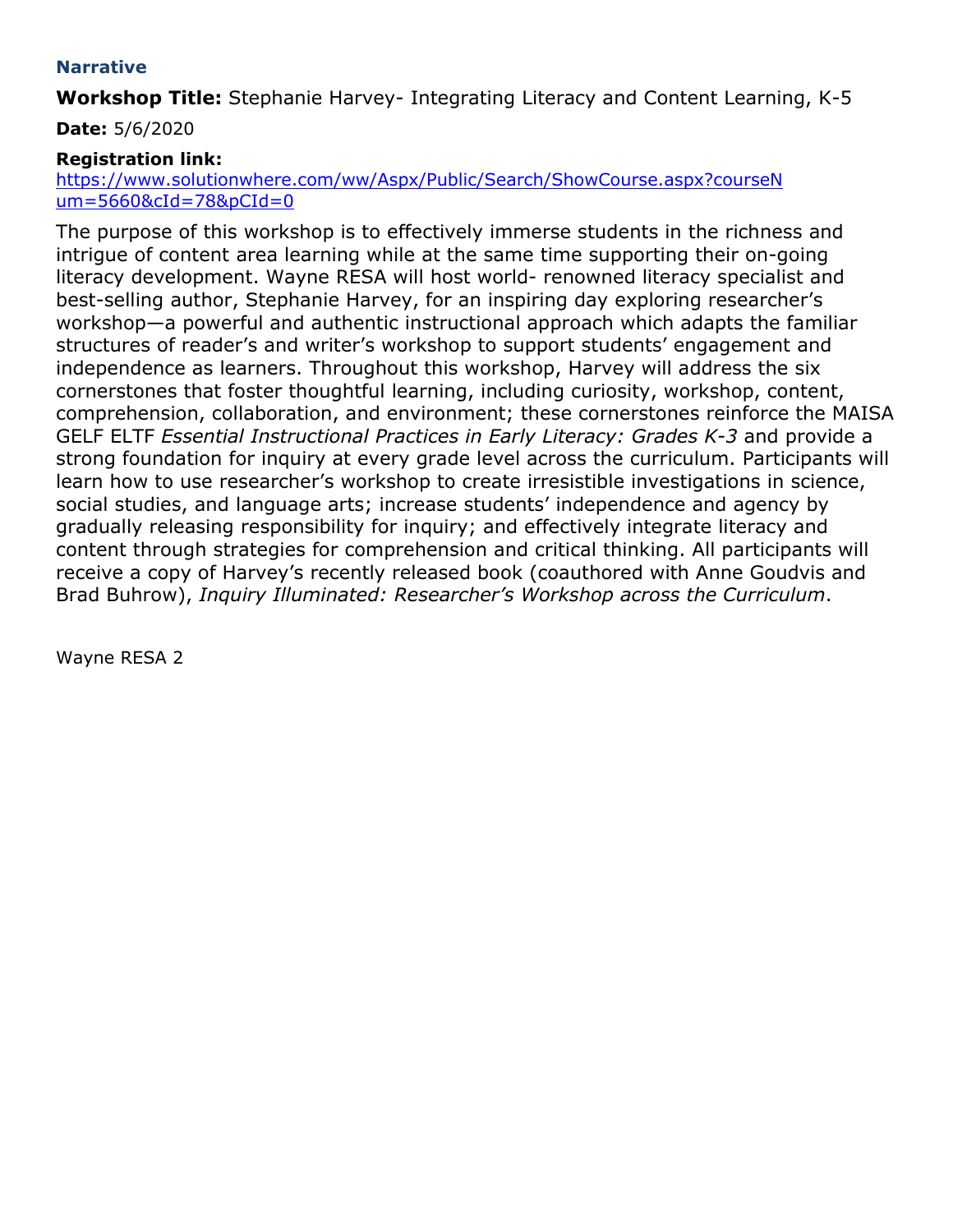#### **Narrative**

**Workshop Title:** Overview of the GELN Essential Instructional Practices in Literacy Grades K-5

**Date:** 1/9/2020

# **Registration link:**

[https://www.solutionwhere.com/ww/Aspx/Public/Search/ShowCourse.aspx?courseN](https://www.solutionwhere.com/ww/Aspx/Public/Search/ShowCourse.aspx?courseNum=5370&cId=78&pCId=0) [um=5370&cId=78&pCId=0](https://www.solutionwhere.com/ww/Aspx/Public/Search/ShowCourse.aspx?courseNum=5370&cId=78&pCId=0)

Have you heard the phrase "minimum standard of care?" Are you familiar with how this phrase connects with literacy practices in our K-5 classrooms? If you are curious about these questions and how it can impact your teaching, then this session is for you! Come and learn about the GELN Essential Practices in literacy. In this session, participants will be provided an overview to the MAISA GELF ELTF *Essential Instructional Practices in Early Literacy: Grades K-3* and *Grades 4-5*. Participants will spend time learning about motivation and engagement and the critical role these play in all aspects of literacy development as well as the other 9 essentials. As each of the 10 essentials is introduced, participants will be given time for reflection and action planning, therefore school literacy teams and/or grade level teams are encouraged to enroll together. This session could serve as a springboard to build ideas for professional learning linked to school improvement. All participants will receive their own printed copy of the MAISA GELF ELTF *Essential Instructional Practices in Early Literacy: Grades K-3* and *Grades 4- 5*.

Wayne RESA 2